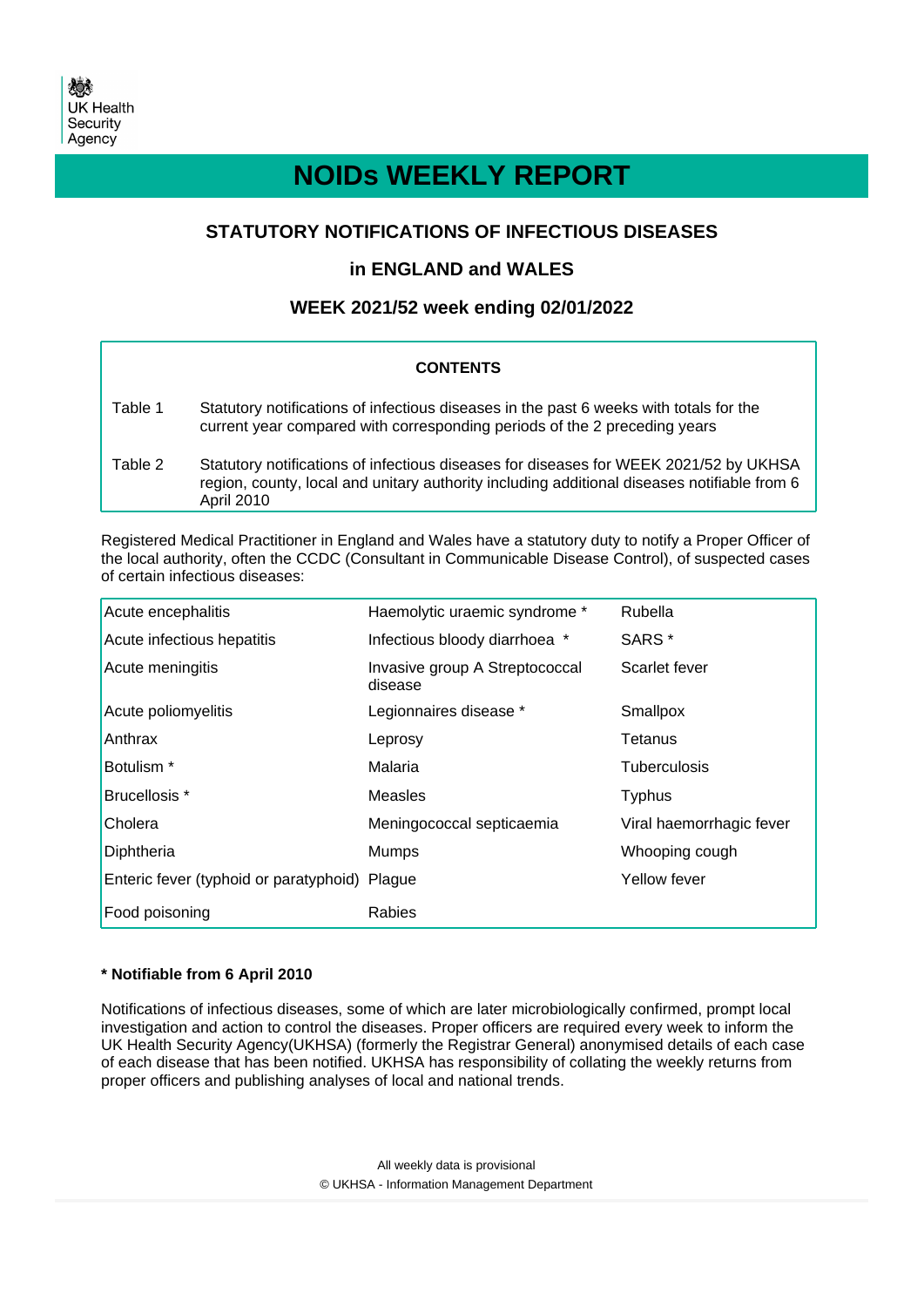# **Table 1 Statutory notifications of infectious diseases in the past 6 weeks, with totals for the current year compared with corresponding periods of the preceding 2 years.**

**England and Wales**

including Port Health Authorities

|                                                                                                      | 2021/                                               | <b>Weekly Totals</b><br>2021/<br>2021/<br>2021/<br>2021/ |                                         |                              |                                        | <b>Cumulative Totals</b><br>2021/<br>2019<br>2020<br>2021<br>2019<br>2020<br>2021 |                             |                            |                                      |                            |                                       |                          |
|------------------------------------------------------------------------------------------------------|-----------------------------------------------------|----------------------------------------------------------|-----------------------------------------|------------------------------|----------------------------------------|-----------------------------------------------------------------------------------|-----------------------------|----------------------------|--------------------------------------|----------------------------|---------------------------------------|--------------------------|
|                                                                                                      | 47                                                  | 48                                                       | 49                                      | 50                           | 51                                     | 52                                                                                | weeks<br>01                 | weeks<br>01                | weeks<br>01                          | weeks<br>27                | weeks<br>27                           | weeks<br>27              |
|                                                                                                      | Nov<br>28                                           | Dec<br>05                                                | Dec<br>12                               | Dec<br>19                    | Dec<br>26                              | Jan<br>02                                                                         | to<br>52                    | to<br>52                   | to<br>52                             | to<br>52                   | to<br>52                              | to<br>52                 |
| Acute encephalitis<br>infective<br>post-infectious                                                   | $\mathbf 0$<br>$\mathbf 0$<br>0                     | $\mathbf 0$<br>$\mathbf 0$<br>$\mathbf 0$                | 0<br>0<br>0                             | 0<br>0<br>0                  | 1<br>1<br>0                            | $\bf{0}$<br>$\bf{0}$<br>$\bf{0}$                                                  | 10<br>9<br>1                | 8<br>6<br>$\overline{2}$   | 8<br>6<br>2                          | 5<br>5<br>$\mathbf 0$      | $\overline{2}$<br>$\overline{2}$<br>0 | 2<br>2<br>0              |
| <b>Acute Meningitis</b><br>meningococcal<br>Haemophilus influenzae<br>unspecified<br>other specified | 1<br>1<br>$\mathbf 0$<br>$\mathbf 0$<br>$\mathbf 0$ | 1<br>$\Omega$<br>$\mathbf 0$<br>$\mathbf 0$<br>1         | 1<br>$\Omega$<br>0<br>0<br>$\mathbf{1}$ | 0<br>$\Omega$<br>0<br>0<br>0 | 1<br>$\Omega$<br>0<br>1<br>$\mathbf 0$ | $\bf{0}$<br>$\bf{0}$<br>$\bf{0}$<br>$\bf{0}$<br>$\bf{0}$                          | 246<br>86<br>2<br>58<br>100 | 101<br>22<br>3<br>38<br>38 | 58<br>20<br>$\mathbf{1}$<br>15<br>22 | 116<br>42<br>2<br>28<br>44 | 37<br>$\overline{7}$<br>0<br>11<br>19 | 35<br>13<br>0<br>9<br>13 |
| Enteric fever (typhoid or<br>paratyphoid fever)<br>Typhoid fever - presumed<br>contracted abroad     | $\mathbf 0$<br>$\Omega$                             | 0<br>$\Omega$                                            | 0<br>0                                  | 0<br>$\Omega$                | 1<br>1                                 | $\bf{0}$<br>$\bf{0}$                                                              | 115<br>74                   | 37<br>19                   | 19<br>13                             | 48<br>31                   | 5<br>3                                | 9<br>5                   |
| Typhoid fever - presumed<br>contracted in GB                                                         | 0                                                   | $\Omega$                                                 | 0                                       | 0                            | $\mathbf 0$                            | $\bf{0}$                                                                          | 1                           | 3                          | $\overline{2}$                       | $\mathbf{1}$               | 1                                     | $\overline{2}$           |
| Typhoid fever - not known                                                                            | 0                                                   | 0                                                        | 0                                       | 0                            | 0                                      | 0                                                                                 | 8                           | 2                          | 1                                    | 5                          | 0                                     | 0                        |
| where contracted<br>Paratyphoid fever -<br>presumed contracted                                       | $\mathbf 0$                                         | $\mathbf 0$                                              | 0                                       | 0                            | 0                                      | 0                                                                                 | 22                          | 6                          | 2                                    | 8                          | 0                                     | 1                        |
| abroad<br>Paratyphoid fever -                                                                        | $\mathbf 0$                                         | $\mathbf 0$                                              | 0                                       | 0                            | $\mathbf 0$                            | $\bf{0}$                                                                          | $\mathbf 0$                 | 0                          | 0                                    | $\mathbf 0$                | 0                                     | 0                        |
| presumed contracted in GB<br>Paratyphoid fever - not                                                 | $\mathbf 0$                                         | $\mathbf 0$                                              | 0                                       | 0                            | $\mathbf 0$                            | $\bf{0}$                                                                          | 9                           | 4                          | 1                                    | 3                          | 1                                     | 1                        |
| known where contracted<br>Enteric fever not further<br>specified                                     | $\mathbf 0$                                         | $\mathbf 0$                                              | 0                                       | 0                            | $\mathbf 0$                            | $\bf{0}$                                                                          | 1                           | 3                          | 0                                    | 0                          | 0                                     | 0                        |
| Food poisoning                                                                                       | 85                                                  | 74                                                       | 73                                      | 78                           | 75                                     | 22                                                                                | 8811                        | 4769                       | 4369                                 | 4649                       | 2344                                  | 2244                     |
| Leprosy                                                                                              | $\mathbf 0$                                         | $\mathbf 0$                                              | 0                                       | 0                            | $\mathbf 0$                            | $\bf{0}$                                                                          | 3                           | 6                          | $\overline{2}$                       | $\overline{2}$             | $\mathbf 0$                           | $\mathbf{1}$             |
| Malaria                                                                                              | $\overline{2}$                                      | 5                                                        | $\mathbf{1}$                            | $\overline{2}$               | 3                                      | $\mathbf{2}$                                                                      | 197                         | 57                         | 101                                  | 129                        | 19                                    | 61                       |
| Measles ‡                                                                                            | 14                                                  | 17                                                       | 18                                      | 6                            | 8                                      | 6                                                                                 | 2422                        | 695                        | 357                                  | 1082                       | 132                                   | 240                      |
| Meningococcal septicaemia                                                                            | 0                                                   | 0                                                        | 2                                       | 0                            | 0                                      | $\mathbf{2}$                                                                      | 104                         | 47                         | 17                                   | 47                         | 11                                    | 11                       |
| Mumps $\ddagger$                                                                                     | 92                                                  | 92                                                       | 66                                      | 79                           | 65                                     | 28                                                                                | 17307                       | 14062                      | 3193                                 | 8870                       | 1294                                  | 2063                     |
| Rubella ‡                                                                                            | 4                                                   | 2                                                        | 0                                       | 1                            | 3                                      | 0                                                                                 | 228                         | 119                        | 67                                   | 99                         | 21                                    | 36                       |
| Scarlet fever                                                                                        | 94                                                  | 82                                                       | 83                                      | 118                          | 87                                     | 33                                                                                | 16128                       | 8799                       | 2637                                 | 6982                       | 720                                   | 1657                     |
| Tetanus                                                                                              | $\mathbf 0$                                         | $\mathbf 0$                                              | 0                                       | $\mathbf 0$                  | $\mathbf 0$                            | $\bf{0}$                                                                          | $\overline{2}$              | 0                          | 4                                    | $\mathbf 0$                | $\mathbf 0$                           | $\mathbf{1}$             |
| Tuberculosis †                                                                                       | 83                                                  | 79                                                       | 94                                      | 79                           | 68                                     | 46                                                                                | 5142                        | 4467                       | 4594                                 | 2462                       | 2197                                  | 2202                     |
| Whooping cough                                                                                       | 25                                                  | 18                                                       | 15                                      | 17                           | 12                                     | $\overline{7}$                                                                    | 3994                        | 1412                       | 521                                  | 2324                       | 97                                    | 281                      |

† Excluding chemoprophylaxis

‡ A substantial proportion of notified cases are shown subsequently not to be the implicated infection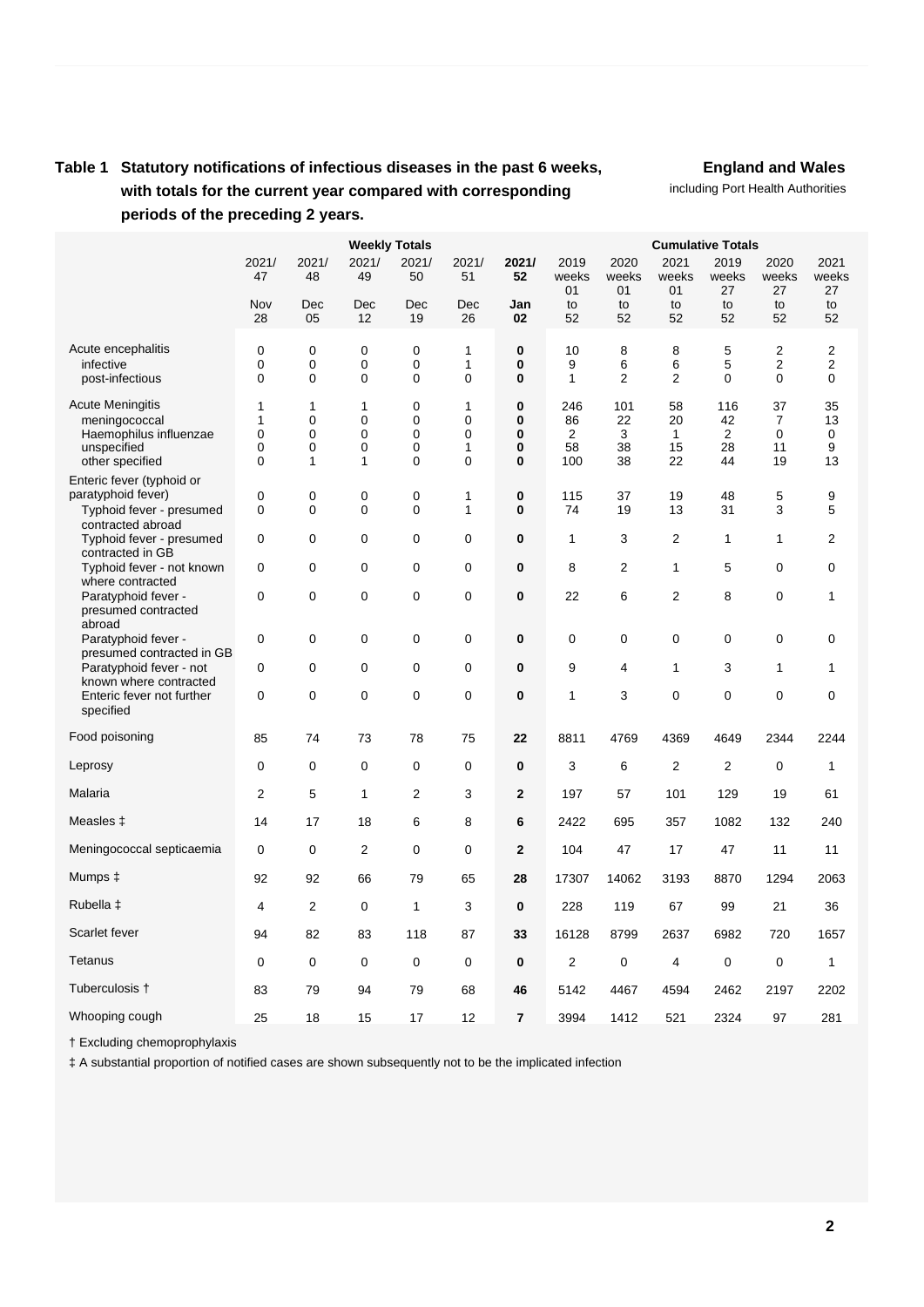| Week ending 02 Jan 2021<br>by UKHSA region, county, local and unitary authority                                                                                             |                                                             |                                                    |                                         |                                                             |                                                 |                                                                                  |                                                 |                                         | 2021/52                                                                    |
|-----------------------------------------------------------------------------------------------------------------------------------------------------------------------------|-------------------------------------------------------------|----------------------------------------------------|-----------------------------------------|-------------------------------------------------------------|-------------------------------------------------|----------------------------------------------------------------------------------|-------------------------------------------------|-----------------------------------------|----------------------------------------------------------------------------|
|                                                                                                                                                                             | $^+$<br>Measles                                             | $^+$<br><b>Mumps</b>                               | $+$<br>Rubella                          | Scarlet fever                                               | Whooping cough                                  | →<br>Tuberculosis                                                                | Acute meningitis                                | Food<br>Poisoning-<br>Formal            | Malaria                                                                    |
| <b>England and Wales</b>                                                                                                                                                    | 6                                                           | 28                                                 | 0                                       | 33                                                          | $\overline{7}$                                  | 46                                                                               | 0                                               | 22                                      | $\mathbf 2$                                                                |
| <b>Port Health Authorities</b>                                                                                                                                              | $\mathbf 0$                                                 | $\mathbf 0$                                        | 0                                       | $\mathbf 0$                                                 | $\mathbf 0$                                     | 0                                                                                | $\mathbf 0$                                     | 0                                       | $\mathbf 0$                                                                |
| <b>North East</b>                                                                                                                                                           | 0                                                           | $\mathbf{2}$                                       | 0                                       | 3                                                           | 0                                               | $\pmb{0}$                                                                        | 0                                               | 6                                       | 0                                                                          |
| <b>Tyne and Wear</b><br>Gateshead<br>Newcastle upon Tyne<br>North Tyneside<br>South Tyneside<br>Sunderland                                                                  | 0<br>0<br>0<br>$\mathbf 0$<br>0<br>$\overline{0}$           | $\bf{0}$<br>0<br>0<br>$\mathbf 0$<br>0<br>$\Omega$ | 0<br>0<br>0<br>0<br>0<br>$\overline{0}$ | 0<br>0<br>$\mathbf 0$<br>$\mathbf 0$<br>0<br>$\overline{0}$ | 0<br>0<br>0<br>0<br>0<br>0                      | $\mathbf 0$<br>$\mathbf 0$<br>$\mathbf 0$<br>0<br>0<br>$\Omega$                  | 0<br>0<br>0<br>0<br>0<br>$\Omega$               | 6<br>0<br>$\overline{2}$<br>3<br>1<br>0 | $\bf{0}$<br>0<br>$\mathbf 0$<br>$\pmb{0}$<br>$\mathbf 0$<br>$\overline{0}$ |
| <b>Unitary Authorities</b><br>County Durham UA<br>Darlington UA<br>Hartlepool UA<br>Middlesbrough UA<br>Northumberland UA<br>Redcar and Cleveland UA<br>Stockton-on-Tees UA | 0<br>$\mathbf 0$<br>0<br>0<br>0<br>0<br>0<br>$\overline{0}$ | 2<br>0<br>0<br>0<br>0<br>$\mathbf{0}$              | 0<br>0<br>0<br>0<br>0<br>0<br>0<br>0    | 3<br>2<br>0<br>0<br>0<br>0<br>$\overline{0}$                | 0<br>0<br>0<br>0<br>0<br>0<br>0<br>$\mathbf{0}$ | $\bf{0}$<br>0<br>$\mathbf 0$<br>$\mathbf 0$<br>0<br>$\mathbf 0$<br>0<br>$\Omega$ | 0<br>0<br>0<br>0<br>0<br>0<br>0<br>$\mathbf{0}$ | 0<br>0<br>0<br>0<br>0<br>0<br>0<br>0    | 0<br>0<br>0<br>0<br>0<br>0<br>$\mathbf 0$<br>$\overline{0}$                |

† Excluding chemoprophylaxis

‡ A substantial proportion of notified cases are shown subsequently not to be the implicated infection

**Table 2 Statutory notifications of infectious diseases for**

**England and Wales**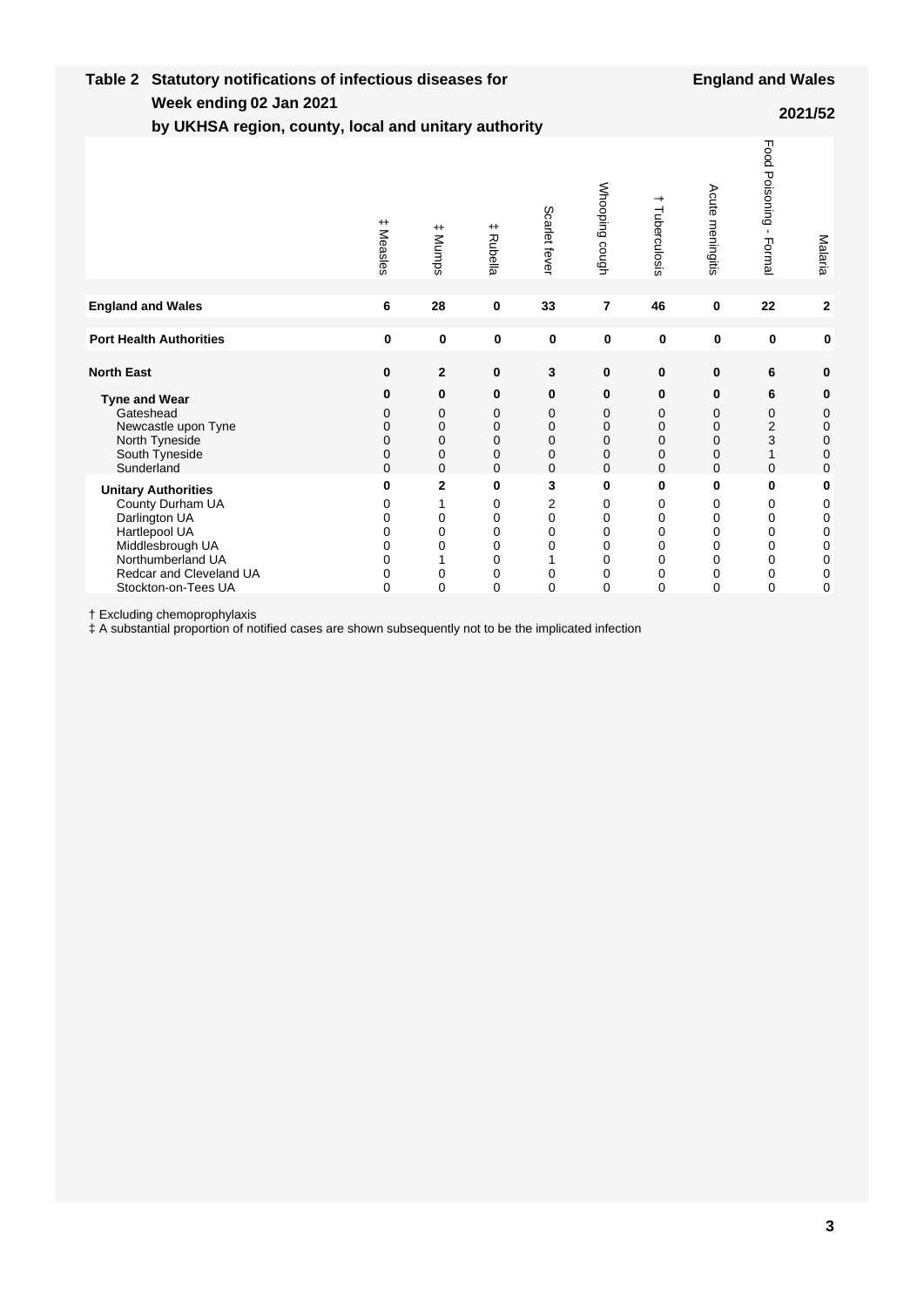#### **Week ending Table 2 Statutory notifications of infectious diseases for by UKHSA region, county, local and unitary authority 02 Jan 2021 2021/52**

|                                                                                                                                                                                                                                                                                                                  | <b>‡</b> Measles                | $^{\rm +}$<br>Mumps                                   | $^+$<br>Rubella                 | Scarlet fever                   | Whooping cough                  | $\,$<br>Tuberculosis                                                  | Acute meningitis                           | Food Poisoning - Formal                                       | Malaria                                         |
|------------------------------------------------------------------------------------------------------------------------------------------------------------------------------------------------------------------------------------------------------------------------------------------------------------------|---------------------------------|-------------------------------------------------------|---------------------------------|---------------------------------|---------------------------------|-----------------------------------------------------------------------|--------------------------------------------|---------------------------------------------------------------|-------------------------------------------------|
| <b>North West</b>                                                                                                                                                                                                                                                                                                | 4                               | 4                                                     | 0                               | 6                               | 0                               | 3                                                                     | 0                                          | 4                                                             | $\bf{0}$                                        |
| Cumbria                                                                                                                                                                                                                                                                                                          | 1                               | 0                                                     | 0                               | 1                               | 0                               | $\bf{0}$                                                              | 0                                          | 1                                                             | $\bf{0}$                                        |
| Allerdale                                                                                                                                                                                                                                                                                                        | 1                               | 0                                                     | 0                               | 0                               | 0                               | 0                                                                     | $\mathbf 0$                                | $\mathbf 0$                                                   | $\mathbf 0$                                     |
| Barrow-in-Furness                                                                                                                                                                                                                                                                                                | 0                               | $\mathbf 0$                                           | 0                               | 0                               | 0                               | 0                                                                     | 0                                          | $\mathbf 0$                                                   | $\mathbf 0$                                     |
| Carlisle                                                                                                                                                                                                                                                                                                         | 0                               | 0                                                     | 0                               | 0                               | 0                               | 0                                                                     | $\mathbf 0$                                | $\mathbf 0$                                                   | $\mathbf 0$                                     |
| Copeland                                                                                                                                                                                                                                                                                                         | 0                               | $\mathbf 0$                                           | 0                               | 0                               | 0                               | 0                                                                     | $\mathbf 0$                                | $\mathbf 0$                                                   | $\mathbf 0$                                     |
| Eden                                                                                                                                                                                                                                                                                                             | 0                               | 0                                                     | 0                               | 1                               | 0                               | 0                                                                     | $\mathbf 0$                                | 1                                                             | $\mathbf 0$                                     |
| South Lakeland                                                                                                                                                                                                                                                                                                   | 0                               | $\mathbf 0$                                           | 0                               | 0                               | 0                               | $\mathbf{0}$                                                          | $\mathbf 0$                                | $\mathbf 0$                                                   | $\mathbf 0$                                     |
| <b>Greater Manchester</b>                                                                                                                                                                                                                                                                                        | 3                               | 1                                                     | 0                               | 1                               | 0                               | 2                                                                     | 0                                          | 3                                                             | $\bf{0}$                                        |
| <b>Bolton</b>                                                                                                                                                                                                                                                                                                    | 0                               | 1                                                     | 0                               | 0                               | 0                               | 1                                                                     | 0                                          | 0                                                             | $\mathbf 0$                                     |
| Bury                                                                                                                                                                                                                                                                                                             | 0                               | 0                                                     | 0                               | 0                               | 0                               | 1                                                                     | $\mathbf 0$                                | 0                                                             | 0                                               |
| Manchester                                                                                                                                                                                                                                                                                                       | 1                               | 0                                                     | 0                               | 0                               | 0                               | $\mathbf 0$                                                           | $\mathbf 0$                                | 0                                                             | 0                                               |
| Oldham                                                                                                                                                                                                                                                                                                           | 0                               | 0                                                     | 0                               | 1                               | 0                               | 0                                                                     | $\mathbf 0$                                | 1                                                             | $\pmb{0}$                                       |
| Rochdale                                                                                                                                                                                                                                                                                                         | 0                               | 0                                                     | 0                               | 0                               | 0                               | 0                                                                     | $\mathbf 0$                                | 0                                                             | $\pmb{0}$                                       |
| Salford                                                                                                                                                                                                                                                                                                          | 0                               | 0                                                     | 0                               | 0                               | 0                               | 0                                                                     | $\mathbf 0$                                | 1                                                             | $\mathbf 0$                                     |
| Stockport                                                                                                                                                                                                                                                                                                        | 0                               | 0                                                     | 0                               | 0                               | 0                               | 0                                                                     | $\mathbf 0$                                | $\mathbf 0$                                                   | $\mathbf 0$                                     |
| Tameside                                                                                                                                                                                                                                                                                                         | 0                               | 0                                                     | 0                               | 0                               | 0                               | 0                                                                     | $\mathbf 0$                                | 0                                                             | $\mathbf 0$                                     |
| Trafford                                                                                                                                                                                                                                                                                                         | 0                               | 0                                                     | 0                               | 0                               | 0                               | 0                                                                     | 0                                          | 1                                                             | $\mathbf 0$                                     |
| Wigan                                                                                                                                                                                                                                                                                                            | 2                               | 0                                                     | 0                               | 0                               | 0                               | 0                                                                     | $\mathbf 0$                                | 0                                                             | $\mathbf 0$                                     |
| Lancashire                                                                                                                                                                                                                                                                                                       | 0                               | 0                                                     | 0                               | 1                               | 0                               | 1                                                                     | 0                                          | $\bf{0}$                                                      | $\bf{0}$                                        |
| <b>Burnley</b>                                                                                                                                                                                                                                                                                                   | 0                               | 0                                                     | 0                               | 0                               | 0                               | 0                                                                     | 0                                          | $\mathbf 0$                                                   | $\mathbf 0$                                     |
| Chorley                                                                                                                                                                                                                                                                                                          | 0                               | 0                                                     | 0                               | 0                               | 0                               | 0                                                                     | $\mathbf 0$                                | 0                                                             | $\pmb{0}$                                       |
| Fylde                                                                                                                                                                                                                                                                                                            | 0                               | 0                                                     | 0                               | 0                               | 0                               | 0                                                                     | 0                                          | $\mathbf 0$                                                   | $\mathbf 0$                                     |
| Hyndburn                                                                                                                                                                                                                                                                                                         | 0                               | 0                                                     | 0                               | 0                               | 0                               | 0                                                                     | $\mathbf 0$                                | 0                                                             | $\mathbf 0$                                     |
| Lancaster                                                                                                                                                                                                                                                                                                        | 0                               | 0                                                     | 0                               | 0                               | 0                               | 0                                                                     | 0                                          | 0                                                             | $\mathbf 0$                                     |
| Pendle                                                                                                                                                                                                                                                                                                           | 0                               | 0                                                     | 0                               | 0                               | 0                               | 0                                                                     | $\mathbf 0$                                | 0                                                             | $\mathbf 0$                                     |
| Preston                                                                                                                                                                                                                                                                                                          | 0                               | $\mathbf 0$                                           | 0                               | 0                               | 0                               | 1                                                                     | $\mathbf 0$                                | $\mathbf 0$                                                   | $\mathbf 0$                                     |
| <b>Ribble Valley</b>                                                                                                                                                                                                                                                                                             | 0                               | 0                                                     | 0                               | 0                               | 0                               | 0                                                                     | $\mathbf 0$                                | $\mathbf 0$                                                   | $\mathbf 0$                                     |
| Rossendale                                                                                                                                                                                                                                                                                                       | 0                               | 0                                                     | 0                               | 0                               | 0                               | 0                                                                     | $\mathbf 0$                                | 0                                                             | $\mathbf 0$                                     |
| South Ribble                                                                                                                                                                                                                                                                                                     | 0                               | 0                                                     | 0                               | 0                               | 0                               | 0                                                                     | $\mathbf 0$                                | $\mathbf 0$                                                   | $\mathbf 0$                                     |
| <b>West Lancashire</b>                                                                                                                                                                                                                                                                                           | 0                               | 0                                                     | 0                               | 1                               | 0                               | 0                                                                     | 0                                          | $\mathbf 0$                                                   | 0                                               |
| Wyre                                                                                                                                                                                                                                                                                                             | 0                               | 0                                                     | 0                               | 0                               | 0                               | $\mathbf{0}$                                                          | $\mathbf 0$                                | $\mathbf 0$                                                   | $\mathbf 0$                                     |
| <b>Merseyside</b>                                                                                                                                                                                                                                                                                                | 0                               | $\mathbf 2$                                           | 0                               | 3                               | 0                               | 0                                                                     | $\bf{0}$                                   | 0                                                             | 0                                               |
| Knowsley                                                                                                                                                                                                                                                                                                         | 0                               | 0                                                     | 0                               | 2                               | 0                               | 0                                                                     | 0                                          | 0                                                             | 0                                               |
| Liverpool                                                                                                                                                                                                                                                                                                        | 0                               | 1                                                     | 0                               | 0                               | 0                               | 0                                                                     | 0                                          | 0                                                             | 0                                               |
| Sefton                                                                                                                                                                                                                                                                                                           | 0                               | 1                                                     | 0                               | 1                               | 0                               | 0                                                                     | 0                                          | 0                                                             | $\mathbf 0$                                     |
| St. Helens                                                                                                                                                                                                                                                                                                       | 0                               | $\Omega$                                              | 0                               | 0                               | 0                               | 0                                                                     | $\Omega$                                   | $\Omega$                                                      | 0                                               |
| Wirral                                                                                                                                                                                                                                                                                                           | 0                               | 0                                                     | 0                               | $\boldsymbol{0}$                | 0                               | $\mathbf 0$                                                           | 0                                          | $\pmb{0}$                                                     | $\pmb{0}$                                       |
| <b>Unitary Authorities</b><br>Blackburn with Darwen UA<br><b>Blackpool UA</b><br>Cheshire East UA<br>Cheshire West and Chester UA<br><b>Halton UA</b><br>Warrington UA<br>† Excluding chemoprophylaxis<br># A substantial proportion of notified cases are shown subsequently not to be the implicated infection | 0<br>0<br>0<br>0<br>0<br>0<br>0 | $\mathbf{1}$<br>0<br>$\mathbf{1}$<br>0<br>0<br>0<br>0 | 0<br>0<br>0<br>0<br>0<br>0<br>0 | 0<br>0<br>0<br>0<br>0<br>0<br>0 | 0<br>0<br>0<br>0<br>0<br>0<br>0 | $\bf{0}$<br>$\mathbf 0$<br>0<br>0<br>$\mathbf 0$<br>0<br>$\mathbf{0}$ | 0<br>0<br>0<br>0<br>0<br>0<br>$\mathbf{0}$ | $\mathbf 0$<br>$\mathbf 0$<br>0<br>0<br>0<br>0<br>$\mathbf 0$ | 0<br>0<br>$\pmb{0}$<br>0<br>0<br>0<br>$\pmb{0}$ |

prexcluding chemoprophylaxis<br>
‡ A substantial proportion of notified cases are shown subsequently not to be the implicated infection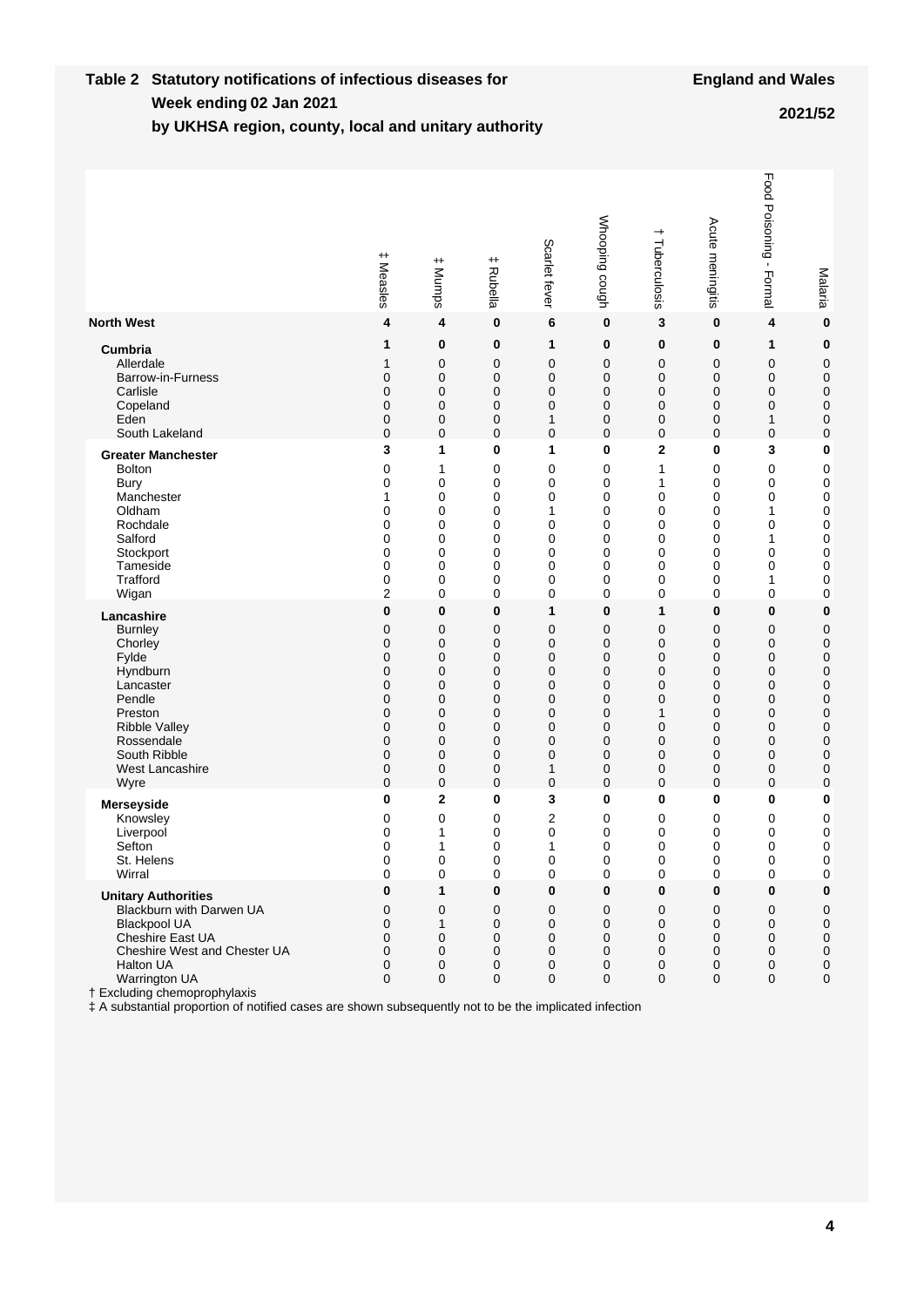#### **Week ending Table 2 Statutory notifications of infectious diseases for by UKHSA region, county, local and unitary authority 02 Jan 2021 2021/52**

|                                                                                                                                                                                              | $^+$<br>Measles                      | $^{\rm +}$<br>Mumps                                       | $^+$<br>Rubella                      | Scarlet fever                                                | Whooping cough                                           | +<br>Tuberculosis                                            | Acute meningitis                                   | Food Poisoning -<br>Formal                               | Malaria                                        |
|----------------------------------------------------------------------------------------------------------------------------------------------------------------------------------------------|--------------------------------------|-----------------------------------------------------------|--------------------------------------|--------------------------------------------------------------|----------------------------------------------------------|--------------------------------------------------------------|----------------------------------------------------|----------------------------------------------------------|------------------------------------------------|
| <b>Yorkshire &amp; the Humber</b>                                                                                                                                                            | 0                                    | $\mathbf{2}$                                              | $\bf{0}$                             | $\mathbf 2$                                                  | $\bf{0}$                                                 | 1                                                            | $\bf{0}$                                           | 9                                                        | $\bf{0}$                                       |
| <b>North Yorkshire</b><br>Craven<br>Hambleton<br>Harrogate<br>Richmondshire<br>Ryedale<br>Scarborough<br>Selby                                                                               | 0<br>0<br>0<br>0<br>0<br>0<br>0<br>0 | $\mathbf{2}$<br>0<br>$\mathbf 0$<br>0<br>0<br>0<br>1<br>1 | 0<br>0<br>0<br>0<br>0<br>0<br>0<br>0 | $\bf{0}$<br>0<br>$\mathbf 0$<br>0<br>0<br>0<br>0<br>$\Omega$ | 0<br>0<br>$\mathbf 0$<br>0<br>0<br>$\mathbf 0$<br>0<br>0 | 0<br>0<br>0<br>0<br>0<br>$\mathbf 0$<br>0<br>$\Omega$        | $\bf{0}$<br>0<br>0<br>0<br>0<br>0<br>0<br>$\Omega$ | 4<br>2<br>$\mathbf 0$<br>1<br>0<br>1<br>0<br>$\mathbf 0$ | 0<br>0<br>0<br>$\mathbf 0$<br>0<br>0<br>0<br>0 |
| <b>South Yorkshire</b><br>Barnsley<br>Doncaster<br>Rotherham<br>Sheffield                                                                                                                    | 0<br>0<br>0<br>0<br>0                | 0<br>0<br>0<br>0<br>$\mathbf{0}$                          | 0<br>0<br>0<br>0<br>0                | $\bf{0}$<br>0<br>0<br>0<br>0                                 | 0<br>0<br>0<br>0<br>0                                    | $\bf{0}$<br>0<br>0<br>0<br>$\mathbf{0}$                      | $\bf{0}$<br>0<br>0<br>0<br>$\mathbf 0$             | 3<br>0<br>1<br>1<br>1                                    | $\bf{0}$<br>0<br>0<br>0<br>0                   |
| <b>West Yorkshire</b><br><b>Bradford</b><br>Calderdale<br><b>Kirklees</b><br>Leeds<br>Wakefield                                                                                              | 0<br>0<br>0<br>0<br>0<br>0           | 0<br>$\Omega$<br>$\mathbf 0$<br>0<br>0<br>$\Omega$        | 0<br>0<br>0<br>0<br>0<br>0           | 1<br>1<br>$\mathbf 0$<br>0<br>0<br>$\mathbf 0$               | 0<br>0<br>0<br>0<br>0<br>0                               | 1<br>$\Omega$<br>$\mathbf 0$<br>$\mathbf 0$<br>1<br>$\Omega$ | 0<br>0<br>$\mathbf 0$<br>0<br>0<br>0               | 1<br>1<br>$\mathbf 0$<br>0<br>0<br>$\mathbf 0$           | $\bf{0}$<br>0<br>$\mathbf 0$<br>0<br>0<br>0    |
| <b>Unitary Authorities</b><br>East Riding of Yorkshire UA<br>Kingston upon Hull City of UA<br>North East Lincolnshire UA<br>North Lincolnshire UA<br>York UA<br>† Excluding chemoprophylaxis | 0<br>0<br>$\mathbf 0$<br>0<br>0<br>0 | 0<br>0<br>0<br>0<br>0<br>$\Omega$                         | 0<br>0<br>0<br>0<br>0<br>0           | 1<br>0<br>0<br>0<br>0<br>1                                   | 0<br>0<br>0<br>0<br>0<br>$\mathbf 0$                     | 0<br>0<br>0<br>0<br>0<br>$\overline{0}$                      | 0<br>0<br>0<br>0<br>0<br>$\mathbf 0$               | 1<br>1<br>0<br>0<br>0<br>$\mathbf 0$                     | 0<br>0<br>0<br>0<br>0<br>$\mathbf 0$           |
| # A substantial proportion of notified cases are shown subsequently not to be the implicated infection                                                                                       |                                      |                                                           |                                      |                                                              |                                                          |                                                              |                                                    |                                                          |                                                |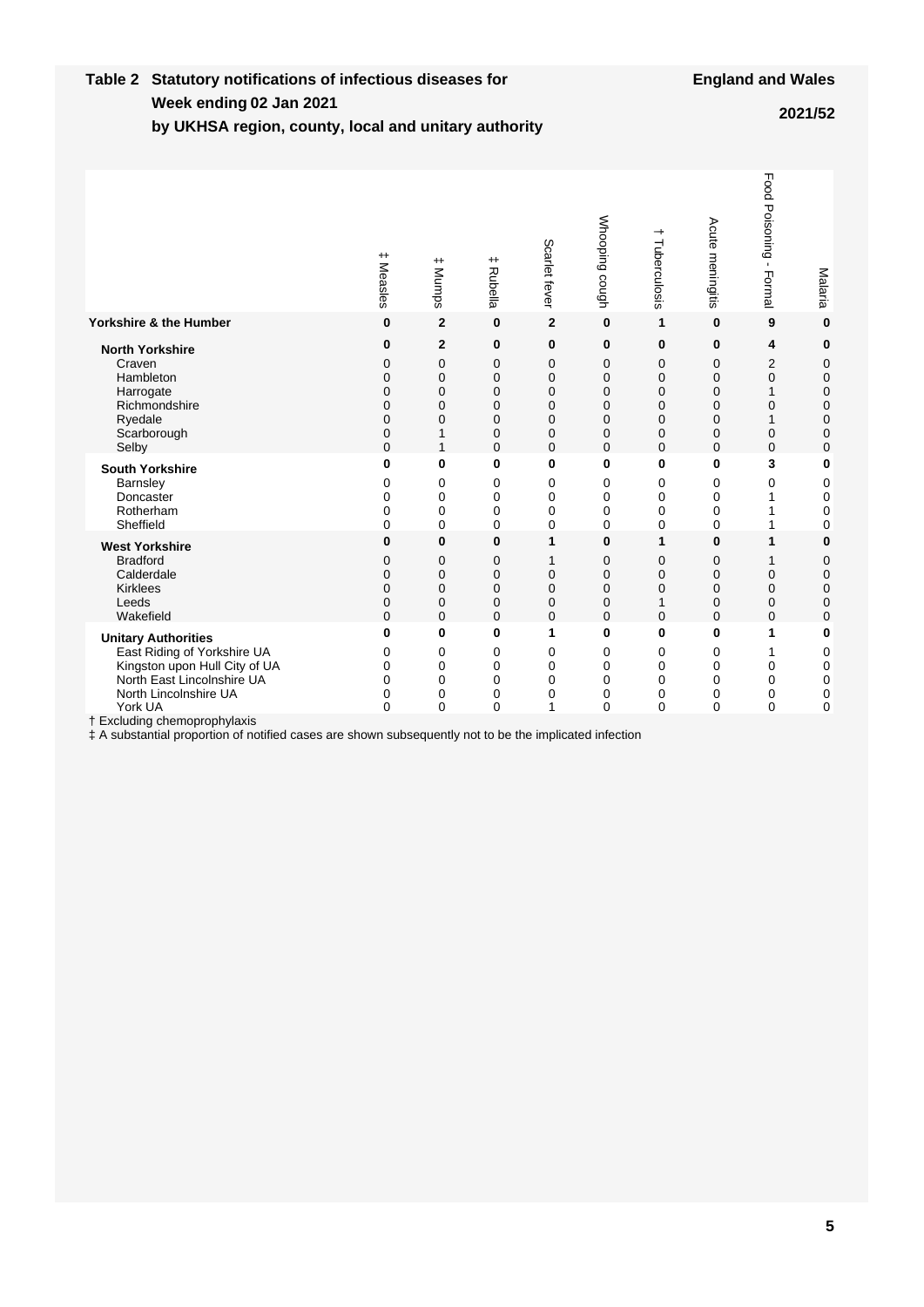#### **Week ending Table 2 Statutory notifications of infectious diseases for 02 Jan 2021 2021/52**

| by UKHSA region, county, local and unitary authority |  |  |  |  |
|------------------------------------------------------|--|--|--|--|
|                                                      |  |  |  |  |
|                                                      |  |  |  |  |

|                                                                                                                                                                                                                                 | $^{\rm +}$<br>Measles | $^+$<br>Mumps         | $^{\rm +}$<br>Rubella           | Scarlet fever                   | Whooping cough                | $^+$<br>Tuberculosis  | Acute meningitis                | Food Poisoning -<br>Formal | Malaria                                                    |
|---------------------------------------------------------------------------------------------------------------------------------------------------------------------------------------------------------------------------------|-----------------------|-----------------------|---------------------------------|---------------------------------|-------------------------------|-----------------------|---------------------------------|----------------------------|------------------------------------------------------------|
| <b>East Midlands</b>                                                                                                                                                                                                            | 0                     | 1                     | 0                               | 8                               | $\bf{0}$                      | 6                     | 0                               | 0                          | 1                                                          |
| <b>Derbyshire</b>                                                                                                                                                                                                               | 0                     | 0                     | 0                               | 2                               | 0                             | 0                     | 0                               | 0                          | 0                                                          |
| Amber Valley                                                                                                                                                                                                                    | 0                     | 0                     | 0                               | 1                               | 0                             | 0                     | 0                               | 0                          | $\pmb{0}$                                                  |
| <b>Bolsover</b>                                                                                                                                                                                                                 | 0                     | $\mathbf 0$           | 0                               | 0                               | 0                             | 0                     | 0                               | 0                          | 0                                                          |
| Chesterfield                                                                                                                                                                                                                    | 0                     | $\mathbf 0$           | 0                               | 0                               | 0                             | 0                     | 0                               | 0                          | $\pmb{0}$                                                  |
| Derbyshire Dales                                                                                                                                                                                                                | 0                     | 0                     | 0                               | 0                               | 0                             | 0                     | 0                               | $\mathbf 0$                | $\mathbf 0$                                                |
| Erewash                                                                                                                                                                                                                         | 0                     | 0                     | 0                               | 0                               | 0                             | 0                     | 0                               | 0                          | $\mathbf 0$                                                |
| <b>High Peak</b>                                                                                                                                                                                                                | 0                     | $\mathbf 0$           | 0                               | 1                               | 0                             | 0                     | 0                               | $\mathbf 0$                | 0                                                          |
| North East Derbyshire                                                                                                                                                                                                           | 0                     | $\mathbf 0$           | 0                               | 0                               | 0                             | 0                     | 0                               | 0                          | 0                                                          |
| South Derbyshire                                                                                                                                                                                                                | 0                     | 0                     | 0                               | 0                               | 0                             | 0                     | 0                               | $\mathbf 0$                | 0                                                          |
| Leicestershire                                                                                                                                                                                                                  | 0                     | 1                     | 0                               | $\bf{0}$                        | 0                             | 0                     | 0                               | 0                          | 0                                                          |
| Blaby                                                                                                                                                                                                                           | 0                     | 0                     | 0                               | 0                               | 0                             | 0                     | 0                               | 0                          | 0                                                          |
| Charnwood                                                                                                                                                                                                                       | 0                     | 0                     | 0                               | 0                               | $\mathbf 0$                   | 0                     | 0                               | 0                          | 0                                                          |
| Harborough                                                                                                                                                                                                                      | 0                     | 0                     | 0                               | 0                               | 0                             | 0                     | 0                               | 0                          | $\mathbf 0$                                                |
| Hinckley and Bosworth                                                                                                                                                                                                           | 0                     | 0                     | 0                               | 0                               | 0                             | 0                     | 0                               | 0                          | 0                                                          |
| Melton                                                                                                                                                                                                                          | 0                     | 0                     | 0                               | 0                               | 0                             | 0                     | 0                               | 0                          | 0                                                          |
| North West Leicestershire                                                                                                                                                                                                       | 0                     | 1                     | 0                               | 0                               | 0                             | 0                     | 0                               | 0                          | 0                                                          |
| Oadby and Wigston                                                                                                                                                                                                               | 0                     | 0                     | 0                               | 0                               | 0                             | 0                     | 0                               | 0                          | 0                                                          |
| Lincolnshire                                                                                                                                                                                                                    | 0                     | 0                     | $\bf{0}$                        | 1                               | $\bf{0}$                      | 0                     | 0                               | 0                          | $\bf{0}$                                                   |
| <b>Boston</b>                                                                                                                                                                                                                   | 0                     | $\mathbf 0$           | 0                               | $\mathbf 0$                     | 0                             | $\mathbf 0$           | 0                               | 0                          | $\mathbf 0$                                                |
| East Lindsey                                                                                                                                                                                                                    | 0                     | $\mathbf 0$           | 0                               | $\mathbf 0$                     | 0                             | $\mathbf 0$           | 0                               | $\mathbf 0$                | $\mathbf 0$                                                |
| Lincoln                                                                                                                                                                                                                         | 0                     | $\mathbf 0$           | 0                               | $\mathbf 0$                     | 0                             | $\mathbf 0$           | 0                               | $\mathbf 0$                | $\mathbf 0$                                                |
| North Kesteven                                                                                                                                                                                                                  | 0                     | $\mathbf 0$           | 0                               | 1                               | 0                             | $\mathbf 0$           | 0                               | $\mathbf 0$                | $\pmb{0}$                                                  |
| South Holland                                                                                                                                                                                                                   | 0                     | $\mathbf 0$           | 0                               | $\mathbf 0$                     | 0                             | $\mathbf 0$           | 0                               | $\mathbf 0$                | $\mathbf 0$                                                |
| South Kesteven                                                                                                                                                                                                                  | 0                     | 0                     | 0                               | 0                               | 0                             | 0                     | 0                               | 0                          | 0                                                          |
| West Lindsey                                                                                                                                                                                                                    | 0                     | $\mathbf 0$           | 0                               | $\mathbf 0$                     | 0                             | $\mathbf 0$           | 0                               | 0                          | 0                                                          |
| Northamptonshire                                                                                                                                                                                                                | 0                     | 0                     | 0                               | 3                               | 0                             | 3                     | 0                               | 0                          | 0                                                          |
| Corby                                                                                                                                                                                                                           | 0                     | 0                     | 0                               | 0                               | 0                             | 1                     | 0                               | 0                          | 0                                                          |
| Daventry                                                                                                                                                                                                                        | 0                     | 0                     | 0                               | 0                               | 0                             | 0                     | 0                               | 0                          | 0                                                          |
| East Northamptonshire                                                                                                                                                                                                           | 0                     | 0                     | 0                               | 2                               | 0                             | 0                     | 0                               | 0                          | $\pmb{0}$                                                  |
| Kettering                                                                                                                                                                                                                       | 0                     | 0                     | 0                               | 1                               | 0                             | 0                     | 0                               | 0                          | 0                                                          |
| Northampton                                                                                                                                                                                                                     | 0                     | 0                     | 0                               | 0                               | 0                             | 1                     | 0                               | 0                          | 0                                                          |
| South Northamptonshire                                                                                                                                                                                                          | 0                     | 0                     | 0                               | 0                               | 0                             | 0                     | 0                               | 0                          | 0                                                          |
| Wellingborough                                                                                                                                                                                                                  | 0                     | 0                     | 0                               | 0                               | 0                             | 1                     | 0                               | 0                          | 0                                                          |
| Nottinghamshire                                                                                                                                                                                                                 | 0                     | 0                     | 0                               | $\bf{0}$                        | $\bf{0}$                      | 0                     | 0                               | 0                          | 0                                                          |
| Ashfield                                                                                                                                                                                                                        | 0                     | 0                     | 0                               | 0                               | 0                             | 0                     | 0                               | 0                          | 0                                                          |
| <b>Bassetlaw</b>                                                                                                                                                                                                                | 0                     | 0                     | 0                               | 0                               | 0                             | 0                     | 0                               | 0                          | 0                                                          |
| <b>Broxtowe</b>                                                                                                                                                                                                                 | 0                     | 0                     | 0                               | 0                               | $\mathbf 0$                   | 0                     | $\mathbf 0$                     | 0                          | $\pmb{0}$                                                  |
| Gedling                                                                                                                                                                                                                         | 0                     | 0                     | 0                               | 0                               | 0                             | 0                     | 0                               | 0                          | $\mathbf 0$                                                |
| Mansfield                                                                                                                                                                                                                       | 0                     | $\mathbf 0$           | 0                               | 0                               | 0                             | 0                     | 0                               | 0                          | $\pmb{0}$                                                  |
| Newark and Sherwood                                                                                                                                                                                                             | 0                     | 0                     | 0                               | 0                               | 0                             | 0                     | 0                               | 0                          | $\mathbf 0$                                                |
| Rushcliffe                                                                                                                                                                                                                      | 0                     | $\mathbf 0$           | $\mathbf 0$                     | 0                               | 0                             | 0                     | 0                               | 0                          | $\mathbf 0$                                                |
| <b>Unitary Authorities</b><br>Derby UA<br>Leicester UA<br>Nottingham UA<br>Rutland UA<br>† Excluding chemoprophylaxis<br># A substantial proportion of notified cases are shown subsequently not to be the implicated infection | 0<br>0<br>0<br>0<br>0 | 0<br>0<br>0<br>0<br>0 | 0<br>0<br>0<br>0<br>$\mathbf 0$ | $\mathbf 2$<br>0<br>0<br>2<br>0 | $\pmb{0}$<br>0<br>0<br>0<br>0 | 3<br>0<br>3<br>0<br>0 | 0<br>0<br>0<br>0<br>$\mathbf 0$ | 0<br>0<br>0<br>0<br>0      | 1<br>$\pmb{0}$<br>$\pmb{0}$<br>$\mathbf{1}$<br>$\mathbf 0$ |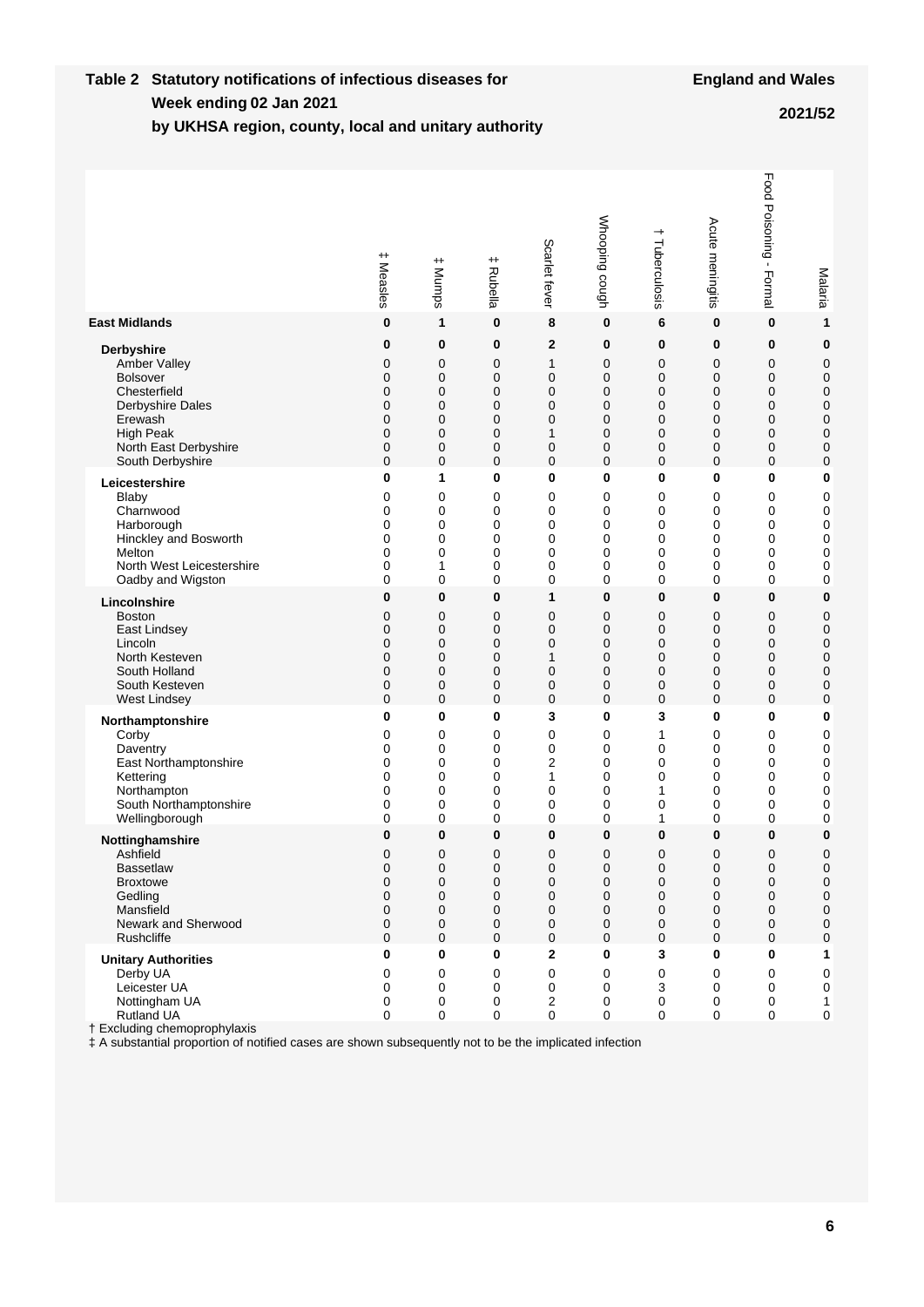#### **Week ending Table 2 Statutory notifications of infectious diseases for by UKHSA region, county, local and unitary authority 02 Jan 2021 2021/52**

|                                                                                                                                                                                                                                                                          | $^{\rm +}$<br>Measles                      | $^{\rm +}$<br>Mumps                                                   | # Rubella                           | Scarlet fever                                                  | Whooping cough                  | $\overline{\phantom{0}}$<br>Tuberculosis                | Acute meningitis             | Food Poisoning - Formal                             | Malaria                                |
|--------------------------------------------------------------------------------------------------------------------------------------------------------------------------------------------------------------------------------------------------------------------------|--------------------------------------------|-----------------------------------------------------------------------|-------------------------------------|----------------------------------------------------------------|---------------------------------|---------------------------------------------------------|------------------------------|-----------------------------------------------------|----------------------------------------|
| <b>West Midlands</b>                                                                                                                                                                                                                                                     | $\mathbf{1}$                               | $\mathbf{1}$                                                          | $\mathbf{0}$                        | 3                                                              | 1                               | 8                                                       | 0                            | $\bf{0}$                                            | 1                                      |
| <b>West Midlands</b>                                                                                                                                                                                                                                                     | $\mathbf{1}$                               | $\bf{0}$                                                              | 0                                   | $\overline{2}$                                                 | $\bf{0}$                        | 8                                                       | 0                            | $\mathbf 0$                                         | 1                                      |
| Birmingham                                                                                                                                                                                                                                                               | 1                                          | $\mathbf 0$                                                           | 0                                   | $\mathbf 0$                                                    | $\mathbf 0$                     | 6                                                       | 0                            | $\mathbf 0$                                         | 0                                      |
| Coventry                                                                                                                                                                                                                                                                 | $\mathbf 0$                                | $\overline{0}$                                                        | $\overline{0}$                      | $\mathbf 0$                                                    | $\mathbf 0$                     | $\mathbf{1}$                                            | $\overline{0}$               | $\mathbf 0$                                         | $\mathbf 0$                            |
| Dudley                                                                                                                                                                                                                                                                   | 0                                          | $\mathbf 0$                                                           | 0                                   | $\mathbf 0$                                                    | $\mathbf 0$                     | $\mathbf 0$                                             | 0                            | $\mathbf 0$                                         | 0                                      |
| Sandwell                                                                                                                                                                                                                                                                 | $\Omega$                                   | $\Omega$                                                              | 0                                   | 1                                                              | $\mathbf 0$                     | $\Omega$                                                | 0                            | $\mathbf 0$                                         | 0                                      |
| Solihull                                                                                                                                                                                                                                                                 | 0                                          | $\overline{0}$                                                        | $\overline{0}$                      | $\mathbf 0$                                                    | $\mathbf 0$                     | $\mathbf{1}$                                            | $\overline{0}$               | $\mathbf 0$                                         | $\overline{0}$                         |
| Walsall                                                                                                                                                                                                                                                                  | 0                                          | $\mathbf 0$                                                           | 0                                   | 1                                                              | 0                               | $\mathbf 0$                                             | 0                            | $\mathbf 0$                                         | 0                                      |
| Wolverhampton                                                                                                                                                                                                                                                            | $\Omega$                                   | $\Omega$                                                              | 0                                   | $\mathbf 0$                                                    | $\mathbf 0$                     | $\mathbf 0$                                             | 0                            | $\mathbf 0$                                         | 1                                      |
| <b>Staffordshire</b>                                                                                                                                                                                                                                                     | 0                                          | $\mathbf 0$                                                           | 0                                   | 0                                                              | 0                               | 0                                                       | 0                            | 0                                                   | 0                                      |
| <b>Cannock Chase</b>                                                                                                                                                                                                                                                     | 0                                          | $\mathbf 0$                                                           | 0                                   | 0                                                              | $\mathbf 0$                     | $\mathbf{0}$                                            | 0                            | 0                                                   | 0                                      |
| <b>East Staffordshire</b>                                                                                                                                                                                                                                                | 0                                          | 0                                                                     | $\mathbf 0$                         | 0                                                              | 0                               | 0                                                       | 0                            | 0                                                   | 0                                      |
| Lichfield                                                                                                                                                                                                                                                                | 0                                          | 0                                                                     | 0                                   | 0                                                              | $\mathbf 0$                     | 0                                                       | 0                            | 0                                                   | 0                                      |
| Newcastle-under-Lyme                                                                                                                                                                                                                                                     | 0                                          | 0                                                                     | 0                                   | 0                                                              | 0                               | 0                                                       | 0                            | 0                                                   | 0                                      |
| South Staffordshire                                                                                                                                                                                                                                                      | $\mathbf 0$                                | $\mathbf{0}$                                                          | 0                                   | 0                                                              | $\mathbf 0$                     | $\mathbf{0}$                                            | $\mathbf{0}$                 | 0                                                   | 0                                      |
| Stafford                                                                                                                                                                                                                                                                 | $\mathbf{0}$                               | $\Omega$                                                              | $\mathbf{0}$                        | 0                                                              | $\mathbf 0$                     | $\mathbf{0}$                                            | $\mathbf{0}$                 | 0                                                   | $\overline{0}$                         |
| <b>Staffordshire Moorlands</b>                                                                                                                                                                                                                                           | 0                                          | 0                                                                     | 0                                   | 0                                                              | $\mathbf 0$                     | 0                                                       | 0                            | 0                                                   | 0                                      |
| Tamworth                                                                                                                                                                                                                                                                 | 0                                          | $\overline{0}$                                                        | $\mathbf{0}$                        | 0                                                              | $\mathbf 0$                     | $\mathbf{0}$                                            | $\mathbf{0}$                 | 0                                                   | 0                                      |
| Warwickshire                                                                                                                                                                                                                                                             | $\bf{0}$                                   | $\mathbf{0}$                                                          | 0                                   | 1                                                              | 0                               | 0                                                       | 0                            | 0                                                   | 0                                      |
| North Warwickshire                                                                                                                                                                                                                                                       | $\overline{0}$                             | $\Omega$                                                              | 0                                   | $\mathbf 0$                                                    | 0                               | $\Omega$                                                | 0                            | $\mathbf 0$                                         | $\mathbf 0$                            |
| Nuneaton and Bedworth                                                                                                                                                                                                                                                    | 0                                          | $\mathbf 0$                                                           | 0                                   | $\mathbf 0$                                                    | $\mathbf 0$                     | $\mathbf 0$                                             | 0                            | $\mathbf 0$                                         | 0                                      |
| Rugby                                                                                                                                                                                                                                                                    | 0                                          | $\mathbf 0$                                                           | 0                                   | $\mathbf 0$                                                    | $\mathbf 0$                     | $\mathbf 0$                                             | 0                            | $\mathbf 0$                                         | 0                                      |
| Stratford-on-Avon                                                                                                                                                                                                                                                        | 0                                          | 0                                                                     | 0                                   | $\mathbf 0$                                                    | $\mathbf 0$                     | $\mathbf 0$                                             | 0                            | $\mathbf 0$                                         | 0                                      |
| Warwick                                                                                                                                                                                                                                                                  | $\Omega$                                   | $\Omega$                                                              | $\Omega$                            | 1                                                              | $\mathbf 0$                     | $\Omega$                                                | $\Omega$                     | $\Omega$                                            | 0                                      |
| Worcestershire                                                                                                                                                                                                                                                           | 0                                          | 1                                                                     | 0                                   | 0                                                              | 1                               | 0                                                       | 0                            | 0                                                   | 0                                      |
| Bromsgrove                                                                                                                                                                                                                                                               | 0                                          | $\mathbf{1}$                                                          | 0                                   | 0                                                              | 0                               | 0                                                       | 0                            | 0                                                   | 0                                      |
| <b>Malvern Hills</b>                                                                                                                                                                                                                                                     | 0                                          | 0                                                                     | 0                                   | $\mathbf 0$                                                    | 1                               | $\mathbf 0$                                             | 0                            | 0                                                   | 0                                      |
| Redditch                                                                                                                                                                                                                                                                 | 0                                          | 0                                                                     | 0                                   | 0                                                              | $\mathbf 0$                     | 0                                                       | 0                            | 0                                                   | 0                                      |
| Worcester                                                                                                                                                                                                                                                                | $\mathbf{0}$                               | $\Omega$                                                              | $\mathbf{0}$                        | $\mathbf{0}$                                                   | $\Omega$                        | $\Omega$                                                | $\mathbf{0}$                 | $\Omega$                                            | 0                                      |
| Wychavon                                                                                                                                                                                                                                                                 | 0                                          | $\Omega$                                                              | 0                                   | 0                                                              | $\mathbf 0$                     | $\Omega$                                                | 0                            | 0                                                   | 0                                      |
| Wyre Forest                                                                                                                                                                                                                                                              | 0                                          | 0                                                                     | 0                                   | 0                                                              | $\mathbf 0$                     | 0                                                       | 0                            | 0                                                   | 0                                      |
| <b>Unitary Authorities</b><br>County of Herefordshire UA<br>Shropshire UA<br>Stoke-on-Trent UA<br><b>Telford and Wrekin UA</b><br>† Excluding chemoprophylaxis<br># A substantial proportion of notified cases are shown subsequently not to be the implicated infection | $\bf{0}$<br>0<br>$\Omega$<br>0<br>$\Omega$ | $\mathbf{0}$<br>$\overline{0}$<br>$\Omega$<br>$\mathbf 0$<br>$\Omega$ | 0<br>0<br>$\Omega$<br>0<br>$\Omega$ | $\bf{0}$<br>$\mathbf 0$<br>$\Omega$<br>$\mathbf 0$<br>$\Omega$ | 0<br>0<br>0<br>$\mathbf 0$<br>0 | $\bf{0}$<br>$\overline{0}$<br>$\Omega$<br>0<br>$\Omega$ | 0<br>0<br>$\Omega$<br>0<br>0 | 0<br>$\mathbf 0$<br>$\mathbf 0$<br>0<br>$\mathbf 0$ | $\bf{0}$<br>0<br>$\mathbf 0$<br>0<br>0 |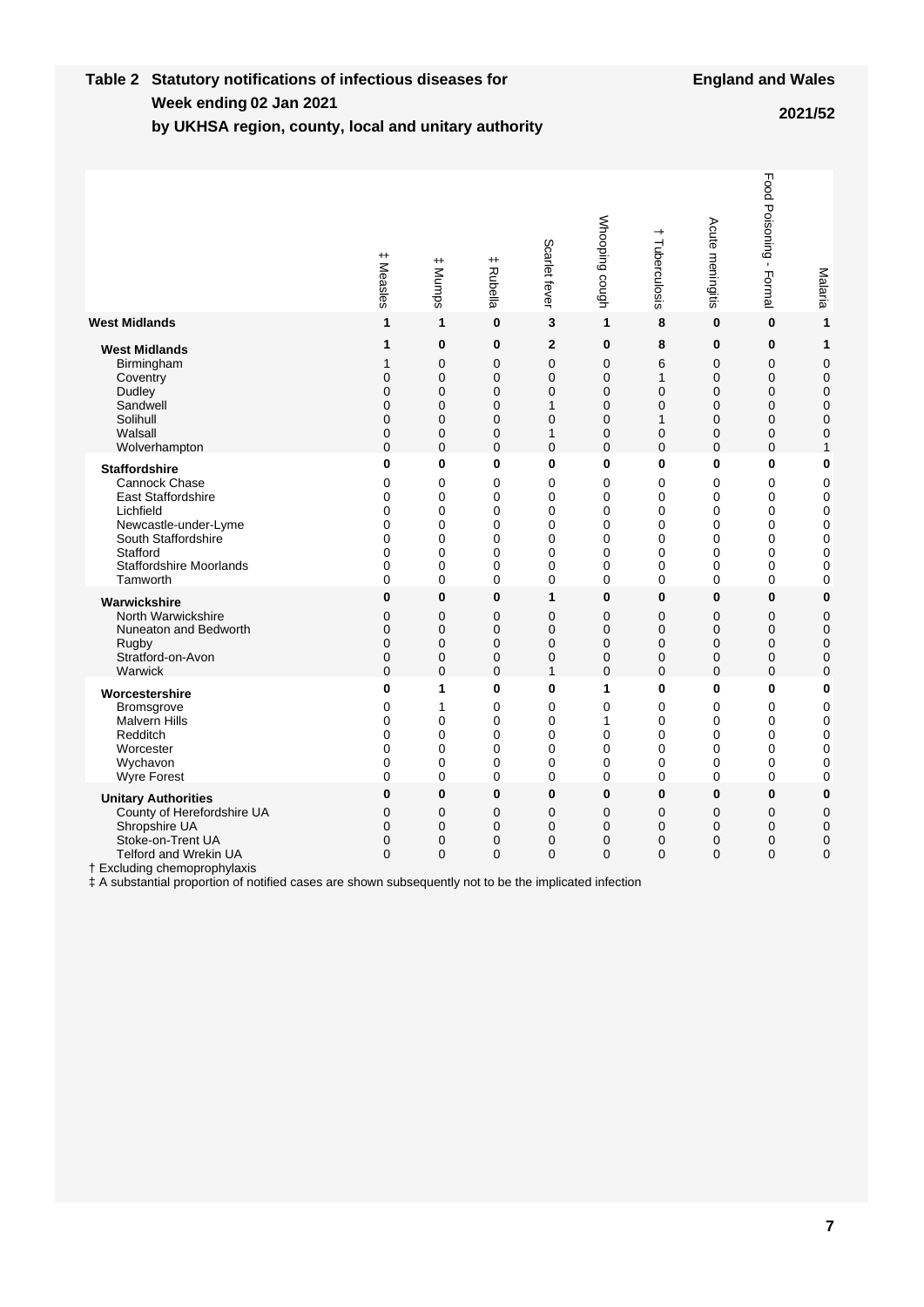#### **Week ending Table 2 Statutory notifications of infectious diseases for by UKHSA region, county, local and unitary authority 02 Jan 2021 2021/52**

|                                                                                                                                                                                                                                                                                                              | $^+$<br>Measles                      | $^{\rm +}$<br>Munps                  | $^{\rm +}$<br>Rubella                          | Scarlet fever                        | Whooping cough                       | $^+$<br>Tuberculosis                              | Acute meningitis                     | Food Poisoning -<br>Formal           | Malaria                                                                      |
|--------------------------------------------------------------------------------------------------------------------------------------------------------------------------------------------------------------------------------------------------------------------------------------------------------------|--------------------------------------|--------------------------------------|------------------------------------------------|--------------------------------------|--------------------------------------|---------------------------------------------------|--------------------------------------|--------------------------------------|------------------------------------------------------------------------------|
| <b>East of England</b>                                                                                                                                                                                                                                                                                       | 0                                    | 5                                    | 0                                              | 3                                    | $\mathbf{2}$                         | 4                                                 | 0                                    | 0                                    | $\bf{0}$                                                                     |
| Cambridgeshire                                                                                                                                                                                                                                                                                               | 0                                    | 0                                    | 0                                              | 0                                    | 0                                    | 0                                                 | 0                                    | 0                                    | 0                                                                            |
| Cambridge                                                                                                                                                                                                                                                                                                    | 0                                    | 0                                    | $\mathbf 0$                                    | 0                                    | 0                                    | 0                                                 | 0                                    | 0                                    | 0                                                                            |
| East Cambridgeshire                                                                                                                                                                                                                                                                                          | 0                                    | $\mathbf 0$                          | $\mathbf 0$                                    | 0                                    | 0                                    | 0                                                 | 0                                    | 0                                    | 0                                                                            |
| Fenland                                                                                                                                                                                                                                                                                                      | 0                                    | $\mathbf 0$                          | $\mathbf 0$                                    | 0                                    | 0                                    | $\mathbf 0$                                       | 0                                    | 0                                    | $\mathbf 0$                                                                  |
| Huntingdonshire                                                                                                                                                                                                                                                                                              | 0                                    | $\mathbf 0$                          | $\mathbf 0$                                    | 0                                    | 0                                    | $\mathbf 0$                                       | 0                                    | 0                                    | 0                                                                            |
| South Cambridgeshire                                                                                                                                                                                                                                                                                         | 0                                    | $\mathbf 0$                          | $\mathbf 0$                                    | 0                                    | 0                                    | $\mathbf 0$                                       | 0                                    | $\mathbf 0$                          | $\mathbf 0$                                                                  |
| <b>Essex</b>                                                                                                                                                                                                                                                                                                 | 0                                    | 1                                    | 0                                              | 0                                    | 0                                    | 0                                                 | 0                                    | 0                                    | 0                                                                            |
| <b>Basildon</b>                                                                                                                                                                                                                                                                                              | 0                                    | 0                                    | 0                                              | 0                                    | 0                                    | 0                                                 | 0                                    | 0                                    | $\mathbf 0$                                                                  |
| <b>Braintree</b>                                                                                                                                                                                                                                                                                             | 0                                    | 0                                    | 0                                              | 0                                    | 0                                    | 0                                                 | 0                                    | 0                                    | 0                                                                            |
| <b>Brentwood</b>                                                                                                                                                                                                                                                                                             | 0                                    | 0                                    | 0                                              | 0                                    | 0                                    | 0                                                 | 0                                    | 0                                    | 0                                                                            |
| <b>Castle Point</b>                                                                                                                                                                                                                                                                                          | 0                                    | 1                                    | 0                                              | 0                                    | 0                                    | 0                                                 | 0                                    | 0                                    | 0                                                                            |
| Chelmsford                                                                                                                                                                                                                                                                                                   | 0                                    | 0                                    | 0                                              | 0                                    | 0                                    | 0                                                 | 0                                    | 0                                    | 0                                                                            |
| Colchester                                                                                                                                                                                                                                                                                                   | 0                                    | 0                                    | 0                                              | 0                                    | 0                                    | 0                                                 | 0                                    | 0                                    | 0                                                                            |
| <b>Epping Forest</b>                                                                                                                                                                                                                                                                                         | 0                                    | 0                                    | 0                                              | 0                                    | 0                                    | 0                                                 | 0                                    | 0                                    | 0                                                                            |
| Harlow                                                                                                                                                                                                                                                                                                       | 0                                    | 0                                    | 0                                              | 0                                    | 0                                    | 0                                                 | 0                                    | 0                                    | 0                                                                            |
| Maldon                                                                                                                                                                                                                                                                                                       | 0                                    | 0                                    | 0                                              | 0                                    | 0                                    | 0                                                 | 0                                    | 0                                    | 0                                                                            |
| Rochford                                                                                                                                                                                                                                                                                                     | 0                                    | 0                                    | 0                                              | 0                                    | 0                                    | 0                                                 | 0                                    | 0                                    | $\mathbf 0$                                                                  |
| Tendring                                                                                                                                                                                                                                                                                                     | 0                                    | 0                                    | 0                                              | 0                                    | 0                                    | 0                                                 | 0                                    | 0                                    | 0                                                                            |
| Uttlesford                                                                                                                                                                                                                                                                                                   | 0                                    | 0                                    | 0                                              | 0                                    | 0                                    | 0                                                 | 0                                    | 0                                    | 0                                                                            |
| <b>Hertfordshire</b>                                                                                                                                                                                                                                                                                         | 0                                    | 1                                    | $\bf{0}$                                       | 0                                    | 0                                    | 1                                                 | 0                                    | 0                                    | 0                                                                            |
| <b>Broxbourne</b>                                                                                                                                                                                                                                                                                            | 0                                    | 0                                    | 0                                              | 0                                    | 0                                    | $\overline{0}$                                    | 0                                    | 0                                    | 0                                                                            |
| Dacorum                                                                                                                                                                                                                                                                                                      | 0                                    | 0                                    | $\mathbf 0$                                    | 0                                    | 0                                    | $\mathbf{1}$                                      | 0                                    | 0                                    | 0                                                                            |
| East Hertfordshire                                                                                                                                                                                                                                                                                           | 0                                    | $\mathbf 0$                          | $\mathbf 0$                                    | 0                                    | 0                                    | 0                                                 | 0                                    | 0                                    | 0                                                                            |
| Hertsmere                                                                                                                                                                                                                                                                                                    | 0                                    | 1                                    | $\mathbf 0$                                    | 0                                    | 0                                    | 0                                                 | 0                                    | 0                                    | 0                                                                            |
| North Hertfordshire                                                                                                                                                                                                                                                                                          | 0                                    | 0                                    | $\mathbf 0$                                    | 0                                    | 0                                    | 0                                                 | 0                                    | 0                                    | 0                                                                            |
| St Albans                                                                                                                                                                                                                                                                                                    | 0                                    | 0                                    | $\mathbf 0$                                    | 0                                    | 0                                    | 0                                                 | 0                                    | $\mathbf 0$                          | 0                                                                            |
| Stevenage                                                                                                                                                                                                                                                                                                    | 0                                    | $\mathbf 0$                          | $\mathbf 0$                                    | 0                                    | 0                                    | 0                                                 | 0                                    | $\mathbf 0$                          | 0                                                                            |
| <b>Three Rivers</b>                                                                                                                                                                                                                                                                                          | 0                                    | $\mathbf 0$                          | $\mathbf 0$                                    | 0                                    | 0                                    | 0                                                 | 0                                    | 0                                    | 0                                                                            |
| Watford                                                                                                                                                                                                                                                                                                      | 0                                    | $\mathbf 0$                          | $\mathbf 0$                                    | 0                                    | 0                                    | $\mathbf 0$                                       | 0                                    | 0                                    | 0                                                                            |
| Welwyn Hatfield                                                                                                                                                                                                                                                                                              | 0                                    | $\mathbf 0$                          | $\mathbf 0$                                    | $\mathbf 0$                          | 0                                    | $\mathbf 0$                                       | 0                                    | 0                                    | 0                                                                            |
| <b>Norfolk</b>                                                                                                                                                                                                                                                                                               | 0                                    | 1                                    | 0                                              | 0                                    | $\overline{2}$                       | 0                                                 | 0                                    | 0                                    | 0                                                                            |
| <b>Breckland</b>                                                                                                                                                                                                                                                                                             | 0                                    | 0                                    | 0                                              | 0                                    | 0                                    | 0                                                 | 0                                    | 0                                    | 0                                                                            |
| <b>Broadland</b>                                                                                                                                                                                                                                                                                             | 0                                    | 0                                    | 0                                              | 0                                    | 0                                    | 0                                                 | 0                                    | 0                                    | 0                                                                            |
| <b>Great Yarmouth</b>                                                                                                                                                                                                                                                                                        | 0                                    | 0                                    | 0                                              | 0                                    | 0                                    | 0                                                 | 0                                    | 0                                    | 0                                                                            |
| King's Lynn and West Norfolk                                                                                                                                                                                                                                                                                 | 0                                    | 0                                    | 0                                              | 0                                    | 0                                    | 0                                                 | 0                                    | 0                                    | 0                                                                            |
| North Norfolk                                                                                                                                                                                                                                                                                                | 0                                    | $\Omega$                             | 0                                              | 0                                    | 0                                    | $\Omega$                                          | 0                                    | 0                                    | 0                                                                            |
| Norwich                                                                                                                                                                                                                                                                                                      | 0                                    | 1                                    | 0                                              | 0                                    | 1                                    | 0                                                 | 0                                    | 0                                    | 0                                                                            |
| South Norfolk                                                                                                                                                                                                                                                                                                | 0                                    | 0                                    | 0                                              | 0                                    | 1                                    | 0                                                 | 0                                    | $\pmb{0}$                            | 0                                                                            |
| <b>Suffolk</b>                                                                                                                                                                                                                                                                                               | 0                                    | 1                                    | 0                                              | 1                                    | 0                                    | 0                                                 | 0                                    | 0                                    | 0                                                                            |
| Babergh                                                                                                                                                                                                                                                                                                      | 0                                    | 1                                    | 0                                              | 0                                    | 0                                    | 0                                                 | 0                                    | 0                                    | 0                                                                            |
| Forest Heath                                                                                                                                                                                                                                                                                                 | 0                                    | 0                                    | 0                                              | 0                                    | 0                                    | 0                                                 | 0                                    | 0                                    | 0                                                                            |
| Ipswich                                                                                                                                                                                                                                                                                                      | 0                                    | 0                                    | 0                                              | 1                                    | 0                                    | 0                                                 | 0                                    | 0                                    | 0                                                                            |
| <b>Mid Suffolk</b>                                                                                                                                                                                                                                                                                           | 0                                    | 0                                    | 0                                              | 0                                    | 0                                    | 0                                                 | 0                                    | 0                                    | 0                                                                            |
| St Edmundsbury                                                                                                                                                                                                                                                                                               | 0                                    | 0                                    | 0                                              | 0                                    | 0                                    | 0                                                 | 0                                    | 0                                    | $\mathbf 0$                                                                  |
| Suffolk Coastal                                                                                                                                                                                                                                                                                              | 0                                    | 0                                    | 0                                              | 0                                    | 0                                    | 0                                                 | 0                                    | 0                                    | 0                                                                            |
| Waveney                                                                                                                                                                                                                                                                                                      | 0                                    | $\mathbf 0$                          | $\mathbf 0$                                    | 0                                    | 0                                    | 0                                                 | 0                                    | 0                                    | $\mathbf 0$                                                                  |
| <b>Unitary Authorities</b><br><b>Bedford UA</b><br>Central Bedfordshire UA<br>Luton UA<br>Milton Keynes UA<br>Peterborough UA<br>Southend-on-Sea UA<br>Thurrock UA<br>† Excluding chemoprophylaxis<br># A substantial proportion of notified cases are shown subsequently not to be the implicated infection | 0<br>0<br>0<br>0<br>0<br>0<br>0<br>0 | 1<br>0<br>0<br>0<br>1<br>0<br>0<br>0 | 0<br>0<br>0<br>0<br>0<br>0<br>0<br>$\mathbf 0$ | 2<br>1<br>0<br>0<br>1<br>0<br>0<br>0 | 0<br>0<br>0<br>0<br>0<br>0<br>0<br>0 | 3<br>0<br>0<br>0<br>0<br>1<br>0<br>$\overline{2}$ | 0<br>0<br>0<br>0<br>0<br>0<br>0<br>0 | 0<br>0<br>0<br>0<br>0<br>0<br>0<br>0 | 0<br>$\mathbf 0$<br>$\mathbf 0$<br>$\mathbf 0$<br>$\mathbf 0$<br>0<br>0<br>0 |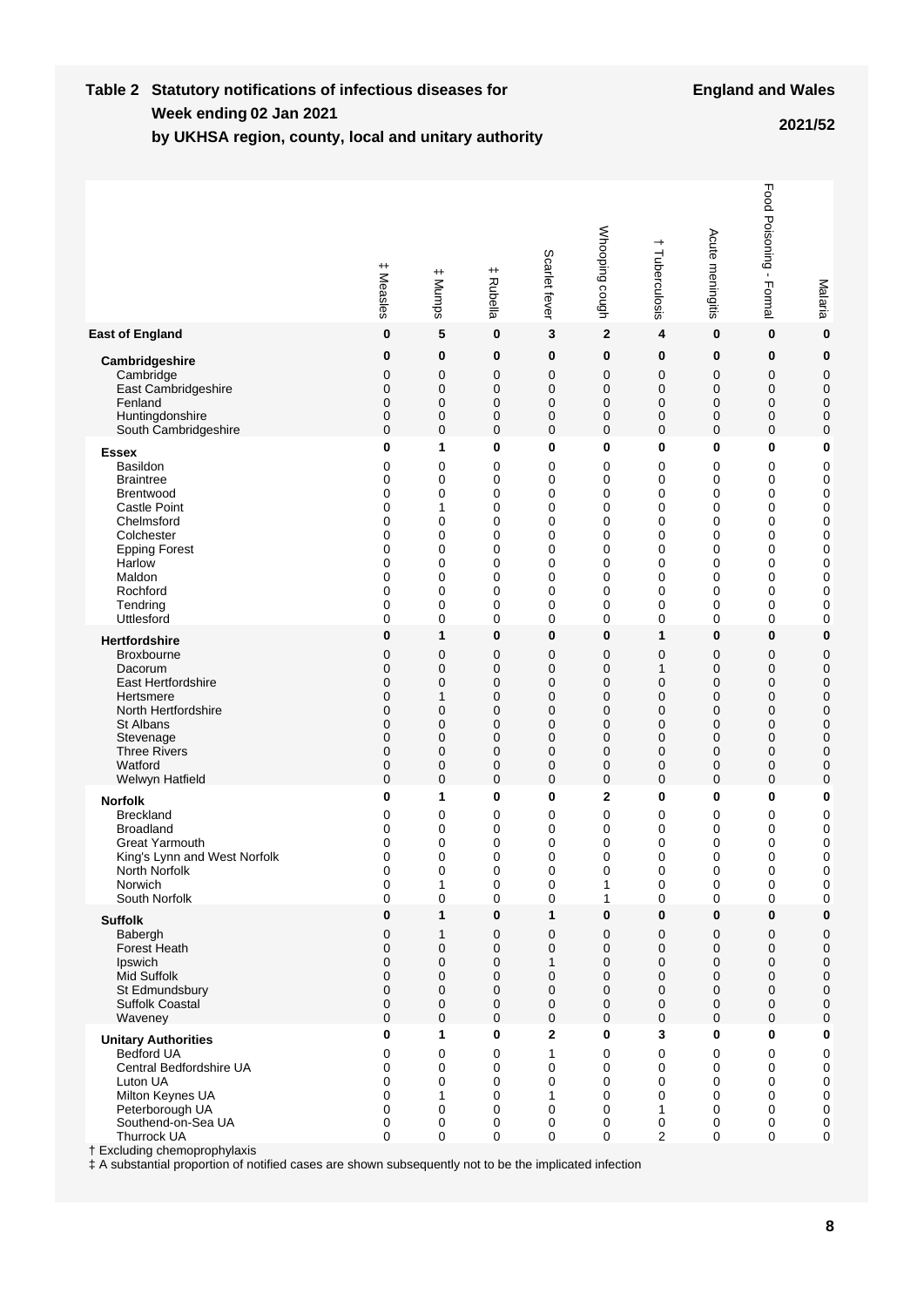#### **Week ending Table 2 Statutory notifications of infectious diseases for by UKHSA region, county, local and unitary authority 02 Jan 2021 2021/52**

|                                                                                                                                                                                                                                                                                                                                                 | $^{\rm +}$<br>Measles                                                                                                                                                                                   | $^+$<br>Mumps                                                                                                                                                                                             | $^{\rm +}$<br>Rubella                                                                                                | Scarlet fever                                                                                                                                                                                                      | Whooping cough                                                                                                | $\overline{\phantom{0}}$<br>Tuberculosis                                                                                                                               | Acute meningitis                                                                                                                                                                                                                                                                                | Food Poisoning -<br>Formal                                                                                                                                                                           | Malaria                                                                                                                                                                                                          |
|-------------------------------------------------------------------------------------------------------------------------------------------------------------------------------------------------------------------------------------------------------------------------------------------------------------------------------------------------|---------------------------------------------------------------------------------------------------------------------------------------------------------------------------------------------------------|-----------------------------------------------------------------------------------------------------------------------------------------------------------------------------------------------------------|----------------------------------------------------------------------------------------------------------------------|--------------------------------------------------------------------------------------------------------------------------------------------------------------------------------------------------------------------|---------------------------------------------------------------------------------------------------------------|------------------------------------------------------------------------------------------------------------------------------------------------------------------------|-------------------------------------------------------------------------------------------------------------------------------------------------------------------------------------------------------------------------------------------------------------------------------------------------|------------------------------------------------------------------------------------------------------------------------------------------------------------------------------------------------------|------------------------------------------------------------------------------------------------------------------------------------------------------------------------------------------------------------------|
| London                                                                                                                                                                                                                                                                                                                                          | 0                                                                                                                                                                                                       | 1                                                                                                                                                                                                         | 0                                                                                                                    | 4                                                                                                                                                                                                                  | $\mathbf 2$                                                                                                   | 17                                                                                                                                                                     | 0                                                                                                                                                                                                                                                                                               | 0                                                                                                                                                                                                    | $\bf{0}$                                                                                                                                                                                                         |
| <b>Inner London</b><br>Camden<br>City of London<br>Hackney<br>Hammersmith and Fulham<br>Haringey<br>Islington<br>Kensington and Chelsea<br>Lambeth<br>Lewisham<br>Newham<br>Southwark<br><b>Tower Hamlets</b><br>Wandsworth<br>Westminster                                                                                                      | 0<br>$\overline{0}$<br>$\mathbf 0$<br>0<br>$\mathbf 0$<br>$\mathbf 0$<br>$\Omega$<br>$\mathbf 0$<br>$\mathbf 0$<br>$\mathbf 0$<br>0<br>0<br>$\Omega$<br>$\mathbf 0$<br>$\mathbf 0$                      | 0<br>$\overline{0}$<br>$\mathbf 0$<br>$\mathbf 0$<br>$\mathbf 0$<br>$\mathbf 0$<br>$\mathbf 0$<br>$\mathbf 0$<br>$\mathbf 0$<br>$\mathbf 0$<br>$\mathbf 0$<br>0<br>$\Omega$<br>$\mathbf 0$<br>$\mathbf 0$ | 0<br>$\overline{0}$<br>0<br>0<br>0<br>0<br>$\mathbf 0$<br>0<br>0<br>0<br>0<br>0<br>$\Omega$<br>0<br>0                | $\overline{2}$<br>$\overline{0}$<br>$\overline{0}$<br>$\mathbf 0$<br>1<br>$\mathbf 0$<br>$\mathbf 0$<br>$\mathbf 0$<br>$\mathbf 0$<br>$\mathbf 0$<br>$\mathbf 0$<br>1<br>$\mathbf 0$<br>$\mathbf 0$<br>$\mathbf 0$ | 1<br>0<br>0<br>0<br>0<br>0<br>$\mathbf 0$<br>1<br>0<br>0<br>0<br>0<br>0<br>0<br>0                             | 6<br>$\overline{0}$<br>$\Omega$<br>$\mathbf 0$<br>$\mathbf 0$<br>2<br>$\mathbf{1}$<br>0<br>$\mathbf 0$<br>0<br>1<br>1<br>$\Omega$<br>1<br>$\Omega$                     | $\bf{0}$<br>$\overline{0}$<br>0<br>$\overline{0}$<br>$\mathbf 0$<br>$\mathbf 0$<br>0<br>$\mathbf 0$<br>$\mathbf 0$<br>$\mathbf 0$<br>0<br>$\mathbf 0$<br>$\Omega$<br>$\mathbf 0$<br>$\mathbf 0$                                                                                                 | 0<br>$\mathbf 0$<br>$\mathbf 0$<br>0<br>0<br>0<br>0<br>0<br>$\mathbf 0$<br>0<br>0<br>0<br>$\mathbf 0$<br>$\mathbf 0$<br>$\mathbf 0$                                                                  | $\bf{0}$<br>$\mathbf 0$<br>$\mathbf 0$<br>$\mathbf 0$<br>$\mathbf 0$<br>$\mathbf 0$<br>$\mathbf 0$<br>$\mathbf 0$<br>$\mathbf 0$<br>$\mathbf 0$<br>$\mathbf 0$<br>$\mathbf 0$<br>$\mathbf 0$<br>0<br>$\mathbf 0$ |
| <b>Outer London</b><br>Barking and Dagenham<br><b>Barnet</b><br>Bexley<br><b>Brent</b><br><b>Bromley</b><br>Croydon<br>Ealing<br>Enfield<br>Greenwich<br>Harrow<br>Havering<br>Hillingdon<br>Hounslow<br>Kingston upon Thames<br>Merton<br>Redbridge<br>Richmond upon Thames<br>Sutton<br><b>Waltham Forest</b><br>† Excluding chemoprophylaxis | $\mathbf 0$<br>$\mathbf 0$<br>$\mathbf 0$<br>$\mathbf 0$<br>0<br>0<br>0<br>$\mathbf 0$<br>0<br>$\Omega$<br>$\overline{0}$<br>$\overline{0}$<br>0<br>0<br>0<br>$\mathbf 0$<br>0<br>$\mathbf 0$<br>0<br>0 | 1<br>0<br>0<br>0<br>0<br>0<br>0<br>0<br>0<br>0<br>$\overline{0}$<br>$\overline{0}$<br>0<br>$\overline{0}$<br>$\overline{0}$<br>0<br>0<br>1<br>0<br>$\mathbf{0}$                                           | 0<br>$\mathbf 0$<br>$\mathbf 0$<br>0<br>0<br>0<br>0<br>0<br>0<br>0<br>0<br>0<br>0<br>0<br>0<br>0<br>0<br>0<br>0<br>0 | $\overline{2}$<br>0<br>$\overline{0}$<br>1<br>$\overline{0}$<br>1<br>$\mathbf 0$<br>0<br>0<br>0<br>$\overline{0}$<br>$\overline{0}$<br>$\overline{0}$<br>$\overline{0}$<br>$\overline{0}$<br>0<br>0<br>0<br>0<br>0 | 1<br>0<br>0<br>0<br>0<br>0<br>0<br>0<br>0<br>0<br>0<br>0<br>0<br>$\overline{0}$<br>1<br>0<br>0<br>0<br>0<br>0 | 11<br>$\mathbf 0$<br>$\overline{2}$<br>0<br>0<br>0<br>0<br>$\overline{2}$<br>0<br>$\overline{2}$<br>1<br>$\overline{0}$<br>1<br>1<br>0<br>0<br>1<br>1<br>0<br>$\Omega$ | $\mathbf{0}$<br>$\mathbf 0$<br>$\mathbf 0$<br>$\mathbf 0$<br>$\mathbf 0$<br>$\mathbf 0$<br>$\mathbf 0$<br>$\mathbf 0$<br>$\mathbf 0$<br>0<br>$\mathbf 0$<br>$\mathbf 0$<br>$\mathbf 0$<br>$\mathbf 0$<br>$\mathbf 0$<br>$\mathbf 0$<br>$\mathbf 0$<br>$\mathbf 0$<br>$\mathbf 0$<br>$\mathbf 0$ | $\mathbf 0$<br>$\mathbf 0$<br>$\mathbf 0$<br>0<br>0<br>0<br>0<br>0<br>0<br>$\mathbf 0$<br>$\mathbf 0$<br>$\mathbf 0$<br>$\mathbf 0$<br>$\mathbf 0$<br>$\mathbf 0$<br>0<br>0<br>0<br>0<br>$\mathbf 0$ | $\mathbf 0$<br>0<br>$\mathbf 0$<br>$\mathbf 0$<br>$\mathbf 0$<br>$\mathbf 0$<br>$\mathbf 0$<br>0<br>0<br>0<br>$\mathbf 0$<br>$\mathbf 0$<br>$\mathbf 0$<br>$\mathbf 0$<br>$\mathbf 0$<br>0<br>0<br>0<br>0<br>0   |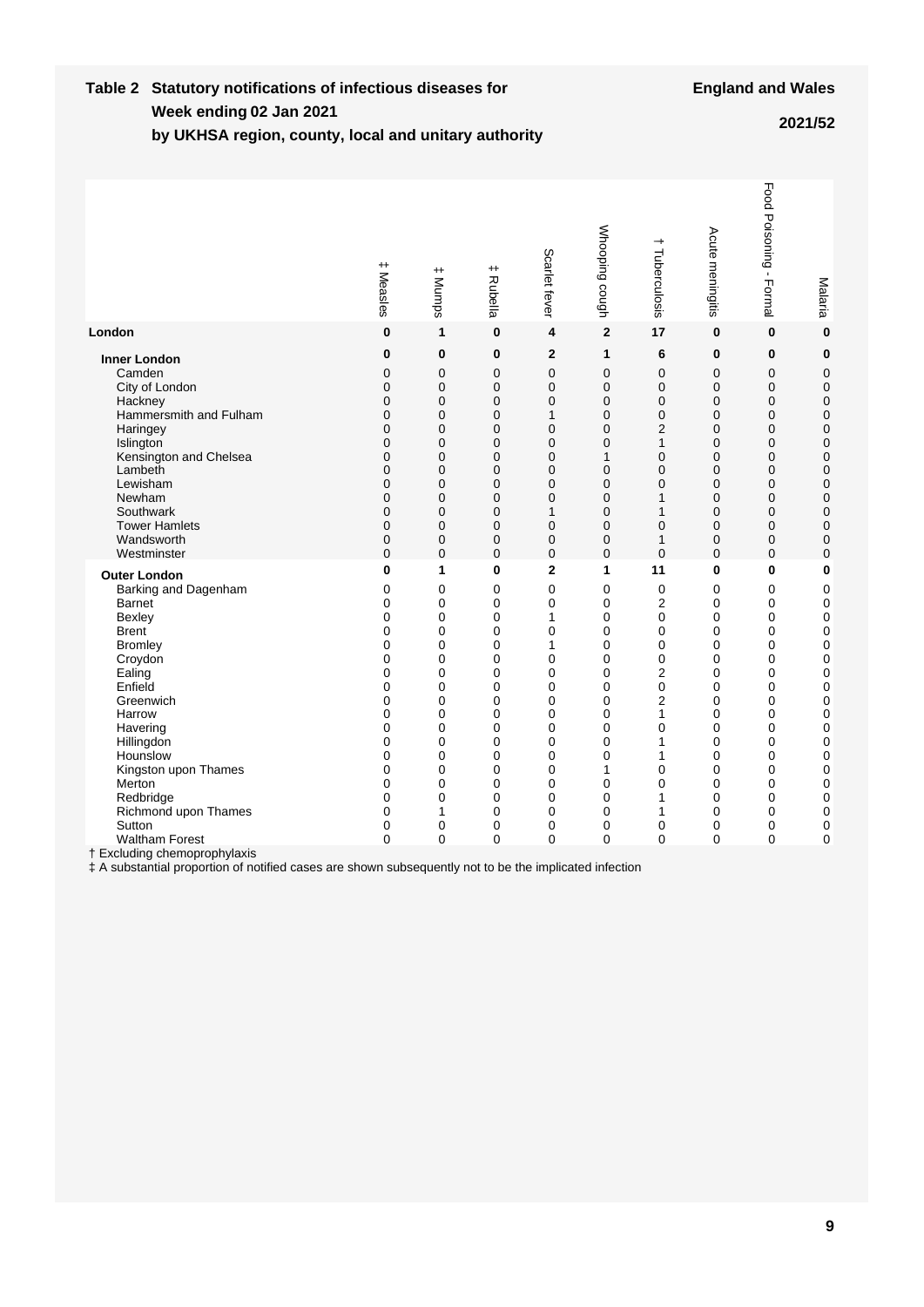#### **Week ending Table 2 Statutory notifications of infectious diseases for by UKHSA region, county, local and unitary authority 02 Jan 2021 2021/52**

|                        | ++<br>Measles | $^{\rm +}$<br>Mumps | # Rubella | Scarlet fever | Whooping cough | +<br>Tuberculosis | Acute meningitis | Food Poisoning -<br>Formal | Malaria          |
|------------------------|---------------|---------------------|-----------|---------------|----------------|-------------------|------------------|----------------------------|------------------|
| <b>South East</b>      | $\bf{0}$      | 3                   | $\bf{0}$  | 1             | $\bf{0}$       | 6                 | $\bf{0}$         | $\mathbf{2}$               | $\bf{0}$         |
| <b>Buckinghamshire</b> | 0             | 0                   | 0         | 0             | 0              | 0                 | 0                | $\bf{0}$                   | $\bf{0}$         |
| Aylesbury Vale         | 0             | 0                   | 0         | 0             | 0              | $\mathbf 0$       | $\mathbf 0$      | 0                          | $\mathbf 0$      |
| Chiltern               | $\mathbf 0$   | $\mathbf 0$         | 0         | $\mathbf 0$   | 0              | 0                 | $\mathbf 0$      | 0                          | $\mathbf 0$      |
| South Bucks            | $\mathbf 0$   | 0                   | 0         | 0             | 0              | $\mathbf 0$       | 0                | 0                          | 0                |
| Wycombe                | $\mathbf 0$   | $\mathbf 0$         | 0         | $\mathbf 0$   | 0              | $\mathbf 0$       | $\mathbf 0$      | $\mathbf 0$                | $\mathbf 0$      |
| <b>East Sussex</b>     | 0             | 0                   | 0         | $\bf{0}$      | 0              | 1                 | $\bf{0}$         | 1                          | 0                |
| Eastbourne             | 0             | 0                   | 0         | 0             | 0              | 1                 | 0                | 0                          | 0                |
| Hastings               | 0             | 0                   | 0         | 0             | 0              | $\mathbf 0$       | 0                | 0                          | 0                |
| Lewes                  | 0             | 0                   | 0         | 0             | 0              | $\mathbf 0$       | 0                | 1                          | 0                |
| Rother                 | 0             | 0                   | 0         | 0             | 0              | 0                 | $\mathbf 0$      | 0                          | 0                |
| Wealden                | 0             | 0                   | 0         | 0             | 0              | 0                 | 0                | 0                          | 0                |
| Hampshire              | 0             | 0                   | 0         | $\bf{0}$      | 0              | 1                 | $\bf{0}$         | 0                          | $\bf{0}$         |
| Basingstoke and Deane  | 0             | $\mathbf 0$         | 0         | $\mathbf 0$   | 0              | $\mathbf 0$       | 0                | $\mathbf 0$                | 0                |
| East Hampshire         | $\mathbf 0$   | $\mathbf 0$         | 0         | $\mathbf 0$   | 0              | $\mathbf 0$       | $\mathbf 0$      | $\mathbf 0$                | $\boldsymbol{0}$ |
| Eastleigh              | $\mathbf 0$   | $\mathbf 0$         | 0         | $\mathbf 0$   | 0              | $\mathbf 0$       | 0                | $\mathbf 0$                | $\mathbf 0$      |
| Fareham                | $\mathbf 0$   | $\mathbf 0$         | 0         | 0             | 0              | $\mathbf 0$       | $\mathbf 0$      | $\mathbf 0$                | $\mathbf 0$      |
| Gosport                | 0             | $\mathbf 0$         | 0         | $\mathbf 0$   | 0              | $\overline{0}$    | $\mathbf 0$      | $\mathbf 0$                | $\mathbf 0$      |
| Hart                   | 0             | 0                   | 0         | 0             | 0              | 0                 | $\mathbf 0$      | 0                          | $\mathbf 0$      |
| Havant                 | 0             | 0                   | 0         | 0             | 0              | 0                 | $\mathbf 0$      | 0                          | $\mathbf 0$      |
| <b>New Forest</b>      | 0             | 0                   | 0         | $\mathbf 0$   | 0              | 0                 | $\mathbf 0$      | 0                          | $\mathbf 0$      |
| Rushmoor               | $\mathbf 0$   | 0                   | 0         | 0             | 0              | 1                 | $\mathbf 0$      | $\mathbf 0$                | $\mathbf 0$      |
| <b>Test Valley</b>     | $\pmb{0}$     | $\mathbf 0$         | 0         | $\mathbf 0$   | 0              | 0                 | 0                | 0                          | 0                |
| Winchester             | $\mathbf 0$   | 0                   | 0         | 0             | 0              | $\mathbf 0$       | $\mathbf 0$      | 0                          | 0                |
| Kent                   | 0             | 0                   | 0         | 1             | 0              | $\bf{0}$          | $\bf{0}$         | 0                          | $\bf{0}$         |
| Ashford                | 0             | 0                   | 0         | $\mathbf 0$   | 0              | $\mathbf 0$       | $\mathbf 0$      | 0                          | 0                |
| Canterbury             | 0             | 0                   | 0         | 1             | 0              | 0                 | $\mathbf 0$      | 0                          | 0                |
| Dartford               | 0             | 0                   | 0         | $\mathbf 0$   | 0              | $\mathbf 0$       | $\mathbf 0$      | 0                          | 0                |
| Dover                  | 0             | 0                   | 0         | 0             | 0              | 0                 | $\mathbf 0$      | 0                          | 0                |
| Gravesham              | 0             | 0                   | 0         | 0             | 0              | $\mathbf 0$       | $\mathbf 0$      | 0                          | 0                |
| Maidstone              | 0             | 0                   | 0         | 0             | 0              | 0                 | 0                | 0                          | 0                |
| Sevenoaks              | 0             | 0                   | 0         | 0             | 0              | 0                 | 0                | 0                          | 0                |
| Shepway                | 0             | 0                   | 0         | 0             | 0              | 0                 | 0                | 0                          | 0                |
| Swale                  | 0             | 0                   | 0         | 0             | 0              | $\mathbf 0$       | 0                | 0                          | 0                |
| Thanet                 | 0             | 0                   | 0         | 0             | 0              | 0                 | 0                | 0                          | 0                |
| Tonbridge and Malling  | 0             | 0                   | 0         | 0             | 0              | 0                 | 0                | 0                          | 0                |
| <b>Tunbridge Wells</b> | 0             | 0                   | 0         | 0             | 0              | $\mathbf 0$       | 0                | $\mathbf 0$                | 0                |
| Oxfordshire            | 0             | 0                   | 0         | 0             | 0              | 1                 | $\pmb{0}$        | 0                          | 0                |
| Cherwell               | 0             | 0                   | 0         | $\mathbf 0$   | 0              | $\mathbf 0$       | $\mathbf 0$      | $\mathbf 0$                | $\boldsymbol{0}$ |
| Oxford                 | $\mathbf 0$   | $\mathbf 0$         | 0         | 0             | 0              | $\mathbf{1}$      | $\mathbf 0$      | 0                          | $\pmb{0}$        |
| South Oxfordshire      | $\mathbf 0$   | $\mathbf 0$         | 0         | 0             | 0              | 0                 | $\mathbf 0$      | 0                          | $\pmb{0}$        |
| Vale of White Horse    | $\mathbf 0$   | 0                   | 0         | 0             | $\pmb{0}$      | $\mathbf 0$       | $\pmb{0}$        | $\pmb{0}$                  | $\pmb{0}$        |
| West Oxfordshire       | $\mathbf 0$   | $\mathbf 0$         | 0         | $\mathbf 0$   | $\mathbf 0$    | $\mathbf 0$       | $\mathbf 0$      | 0                          | $\pmb{0}$        |
| <b>Surrey</b>          | $\bf{0}$      | 1                   | 0         | $\mathbf 0$   | $\bf{0}$       | $\mathbf 2$       | 0                | 0                          | $\bf{0}$         |
| Elmbridge              | 0             | 0                   | 0         | 0             | 0              | $\mathbf 0$       | 0                | 0                          | $\mathbf 0$      |
| Epsom and Ewell        | 0             | 0                   | 0         | 0             | 0              | $\mathbf 0$       | 0                | 0                          | $\pmb{0}$        |
| Guildford              | 0             | 0                   | 0         | $\mathbf 0$   | 0              | $\mathbf 0$       | 0                | 0                          | $\pmb{0}$        |
| Mole Valley            | 0             | 0                   | 0         | 0             | 0              | $\mathbf 0$       | 0                | 0                          | $\pmb{0}$        |
| Reigate and Banstead   | $\mathbf 0$   | 0                   | 0         | $\mathbf 0$   | 0              | $\mathbf 0$       | 0                | 0                          | $\mathbf 0$      |
| Runnymede              | 0             | 0                   | 0         | 0             | 0              | 0                 | 0                | 0                          | 0                |
| Spelthorne             | 0             | 0                   | 0         | $\mathbf 0$   | 0              | $\mathbf 0$       | 0                | 0                          | 0                |
| Surrey Heath           | 0             | 0                   | 0         | $\mathbf 0$   | 0              | $\mathbf 0$       | 0                | 0                          | 0                |
| Tandridge              | 0             | 1                   | 0         | $\mathbf 0$   | 0              | $\mathbf 0$       | 0                | 0                          | 0                |
| Waverley               | 0             | 0                   | 0         | 0             | 0              | 2                 | 0                | 0                          | 0                |
| Woking                 | 0             | 0                   | 0         | $\mathbf 0$   | 0              | $\mathbf 0$       | 0                | 0                          | 0                |
| <b>West Sussex</b>     | 0             | $\mathbf{1}$        | 0         | $\bf{0}$      | 0              | $\mathbf{1}$      | $\pmb{0}$        | 1                          | $\bf{0}$         |
| Adur                   | $\mathbf 0$   | 0                   | 0         | 0             | 0              | $\mathbf 0$       | $\mathbf 0$      | 0                          | $\pmb{0}$        |
| Arun                   | $\mathbf 0$   | 0                   | 0         | 0             | 0              | $\mathbf 0$       | 0                | 1                          | $\pmb{0}$        |
| Chichester             | $\pmb{0}$     | 0                   | 0         | $\mathbf 0$   | 0              | 0                 | $\mathbf 0$      | 0                          | 0                |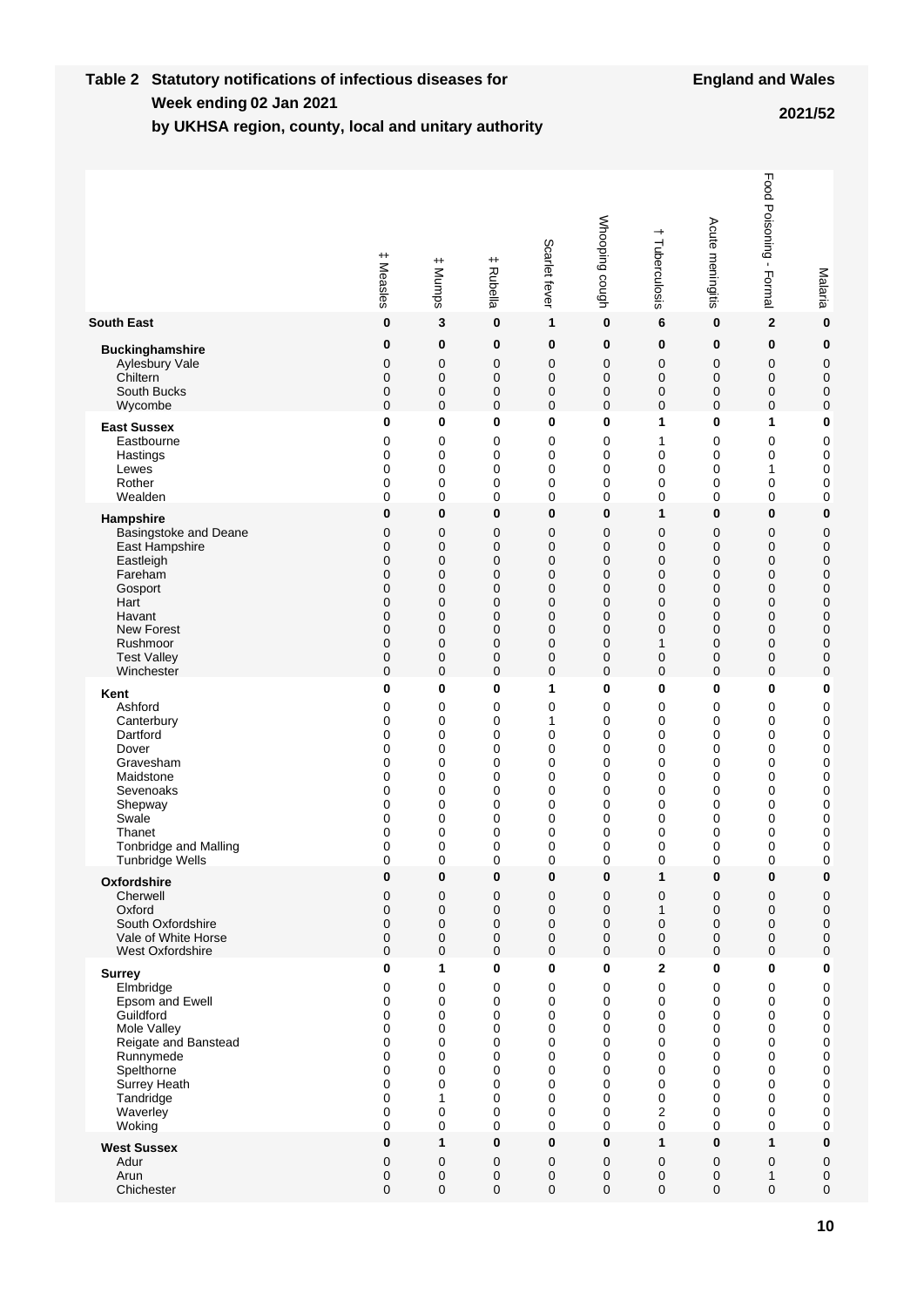|                                                                                                                                                                                                                                   | $^+$<br>Measles | $^+$<br>Mumps                                  | $^+$<br>Rubella                                     | Scarlet fever                        | Whooping cough                                                    | →<br>Tuberculosis                                   | Acute meningitis                                           | Food<br>Poisoning<br>$\blacksquare$<br>Formal       | Malaria                                             |
|-----------------------------------------------------------------------------------------------------------------------------------------------------------------------------------------------------------------------------------|-----------------|------------------------------------------------|-----------------------------------------------------|--------------------------------------|-------------------------------------------------------------------|-----------------------------------------------------|------------------------------------------------------------|-----------------------------------------------------|-----------------------------------------------------|
| <b>South East</b>                                                                                                                                                                                                                 | 0               | 3                                              | $\bf{0}$                                            | 1                                    | $\bf{0}$                                                          | 6                                                   | $\bf{0}$                                                   | $\mathbf{2}$                                        | 0                                                   |
| Crawley<br>Horsham<br>Mid Sussex<br>Worthing                                                                                                                                                                                      | O               | 0<br>0<br>0                                    | 0<br>0<br>0<br>0                                    | 0<br>$\Omega$<br>0<br>$\Omega$       | 0<br>0<br>0<br>0                                                  | 0<br>0<br>0                                         | $\Omega$<br>0<br>$\Omega$<br>$\Omega$                      | 0<br>0<br>0<br>$\Omega$                             | 0<br>0<br>0<br>0                                    |
| <b>Unitary Authorities</b><br><b>Bracknell Forest UA</b><br>Brighton and Hove UA<br>Isle of Wight UA<br>Medway UA<br>Portsmouth UA<br>Reading UA<br>Slough UA<br>Southampton UA<br>West Berkshire UA<br>Windsor and Maidenhead UA | n               | 1<br>0<br>0<br>0<br>0<br>0<br>0<br>0<br>0<br>0 | 0<br>0<br>0<br>0<br>0<br>0<br>0<br>0<br>0<br>0<br>0 | 0<br>0<br>0<br>0<br>0<br>0<br>0<br>0 | 0<br>0<br>0<br>0<br>0<br>0<br>$\Omega$<br>0<br>$\Omega$<br>0<br>0 | 0<br>0<br>0<br>0<br>0<br>0<br>0<br>0<br>0<br>0<br>0 | 0<br>0<br>0<br>0<br>0<br>0<br>0<br>0<br>$\Omega$<br>0<br>0 | 0<br>0<br>0<br>0<br>0<br>0<br>0<br>0<br>0<br>0<br>0 | 0<br>0<br>0<br>0<br>0<br>0<br>0<br>0<br>0<br>0<br>0 |
| Wokingham UA<br>† Excluding chemoprophylaxis                                                                                                                                                                                      | 0               | 0                                              | $\mathbf 0$                                         | $\Omega$                             | $\Omega$                                                          | 0                                                   | 0                                                          | 0                                                   | 0                                                   |
| # A substantial proportion of notified cases are shown subsequently not to be the implicated infection                                                                                                                            |                 |                                                |                                                     |                                      |                                                                   |                                                     |                                                            |                                                     |                                                     |

÷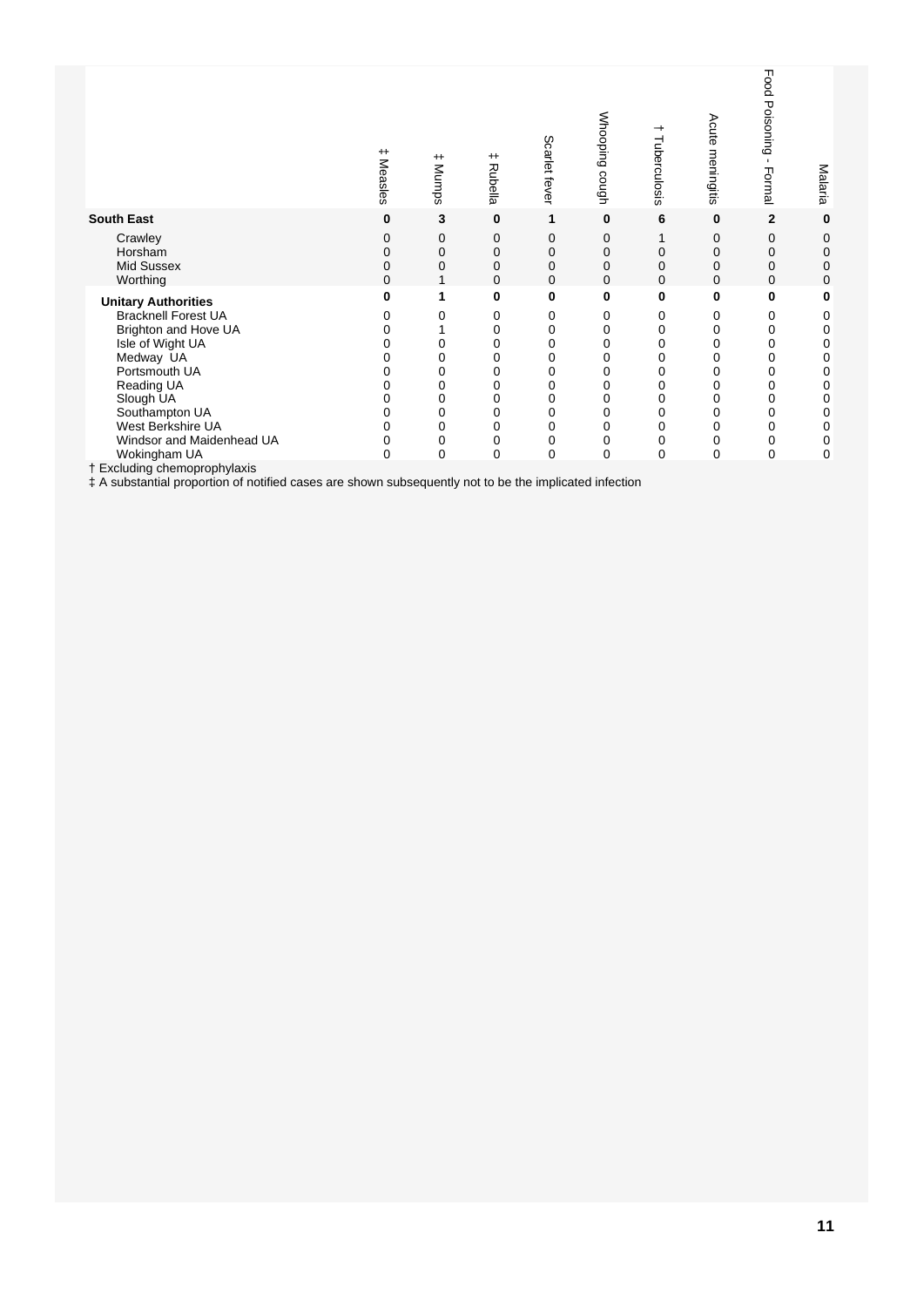#### **Week ending Table 2 Statutory notifications of infectious diseases for by UKHSA region, county, local and unitary authority 02 Jan 2021 2021/52**

|                                                                                                                                                                                                                                                                                                                                                                                                                        | $^{\rm +}$<br>Measles                                         | # Munps                                                       | $^+$<br>Rubella                                               | Scarlet fever                                                                   | Whooping cough                                                | $\overline{\phantom{0}}$<br>Tuberculosis                                 | Acute meningitis                                                                                    | Food Poisoning -<br>Formal                                                               | Malaria                                                                                                                  |
|------------------------------------------------------------------------------------------------------------------------------------------------------------------------------------------------------------------------------------------------------------------------------------------------------------------------------------------------------------------------------------------------------------------------|---------------------------------------------------------------|---------------------------------------------------------------|---------------------------------------------------------------|---------------------------------------------------------------------------------|---------------------------------------------------------------|--------------------------------------------------------------------------|-----------------------------------------------------------------------------------------------------|------------------------------------------------------------------------------------------|--------------------------------------------------------------------------------------------------------------------------|
| <b>South West</b>                                                                                                                                                                                                                                                                                                                                                                                                      | 0                                                             | 1                                                             | 0                                                             | $\bf{0}$                                                                        | 0                                                             | 0                                                                        | 0                                                                                                   | $\bf{0}$                                                                                 | $\bf{0}$                                                                                                                 |
| Devon                                                                                                                                                                                                                                                                                                                                                                                                                  | 0                                                             | 0                                                             | 0                                                             | 0                                                                               | 0                                                             | 0                                                                        | $\bf{0}$                                                                                            | 0                                                                                        | $\bf{0}$                                                                                                                 |
| East Devon                                                                                                                                                                                                                                                                                                                                                                                                             | 0                                                             | 0                                                             | 0                                                             | 0                                                                               | 0                                                             | $\mathbf 0$                                                              | $\mathbf 0$                                                                                         | $\mathbf 0$                                                                              | $\mathbf 0$                                                                                                              |
| Exeter                                                                                                                                                                                                                                                                                                                                                                                                                 | 0                                                             | 0                                                             | 0                                                             | 0                                                                               | 0                                                             | $\Omega$                                                                 | $\mathbf 0$                                                                                         | $\mathbf 0$                                                                              | 0                                                                                                                        |
| Mid Devon                                                                                                                                                                                                                                                                                                                                                                                                              | 0                                                             | 0                                                             | 0                                                             | $\mathbf 0$                                                                     | 0                                                             | 0                                                                        | $\mathbf 0$                                                                                         | $\mathbf 0$                                                                              | $\mathbf 0$                                                                                                              |
| North Devon                                                                                                                                                                                                                                                                                                                                                                                                            | 0                                                             | 0                                                             | 0                                                             | 0                                                                               | 0                                                             | 0                                                                        | $\mathbf 0$                                                                                         | $\mathbf 0$                                                                              | 0                                                                                                                        |
| South Hams                                                                                                                                                                                                                                                                                                                                                                                                             | 0                                                             | 0                                                             | 0                                                             | 0                                                                               | 0                                                             | 0                                                                        | $\mathbf 0$                                                                                         | $\mathbf 0$                                                                              | $\mathbf 0$                                                                                                              |
| Teignbridge                                                                                                                                                                                                                                                                                                                                                                                                            | 0                                                             | 0                                                             | 0                                                             | 0                                                                               | 0                                                             | 0                                                                        | 0                                                                                                   | $\mathbf 0$                                                                              | 0                                                                                                                        |
| Torridge                                                                                                                                                                                                                                                                                                                                                                                                               | 0                                                             | 0                                                             | 0                                                             | 0                                                                               | 0                                                             | 0                                                                        | $\mathbf 0$                                                                                         | 0                                                                                        | $\mathbf 0$                                                                                                              |
| West Devon                                                                                                                                                                                                                                                                                                                                                                                                             | 0                                                             | 0                                                             | 0                                                             | $\mathbf 0$                                                                     | 0                                                             | 0                                                                        | $\mathbf 0$                                                                                         | $\mathbf 0$                                                                              | 0                                                                                                                        |
| <b>Dorset</b>                                                                                                                                                                                                                                                                                                                                                                                                          | 0                                                             | 0                                                             | 0                                                             | $\bf{0}$                                                                        | 0                                                             | 0                                                                        | 0                                                                                                   | $\bf{0}$                                                                                 | 0                                                                                                                        |
| Christchurch                                                                                                                                                                                                                                                                                                                                                                                                           | 0                                                             | 0                                                             | 0                                                             | 0                                                                               | 0                                                             | 0                                                                        | 0                                                                                                   | 0                                                                                        | 0                                                                                                                        |
| <b>East Dorset</b>                                                                                                                                                                                                                                                                                                                                                                                                     | 0                                                             | 0                                                             | 0                                                             | 0                                                                               | 0                                                             | 0                                                                        | $\mathbf 0$                                                                                         | 0                                                                                        | 0                                                                                                                        |
| North Dorset                                                                                                                                                                                                                                                                                                                                                                                                           | 0                                                             | 0                                                             | 0                                                             | 0                                                                               | 0                                                             | 0                                                                        | $\mathbf 0$                                                                                         | 0                                                                                        | $\mathbf 0$                                                                                                              |
| Purbeck                                                                                                                                                                                                                                                                                                                                                                                                                | 0                                                             | 0                                                             | 0                                                             | 0                                                                               | 0                                                             | 0                                                                        | $\mathbf 0$                                                                                         | 0                                                                                        | 0                                                                                                                        |
| <b>West Dorset</b>                                                                                                                                                                                                                                                                                                                                                                                                     | 0                                                             | 0                                                             | 0                                                             | 0                                                                               | 0                                                             | 0                                                                        | 0                                                                                                   | 0                                                                                        | $\mathbf 0$                                                                                                              |
| Weymouth and Portland                                                                                                                                                                                                                                                                                                                                                                                                  | 0                                                             | 0                                                             | 0                                                             | 0                                                                               | 0                                                             | 0                                                                        | 0                                                                                                   | 0                                                                                        | 0                                                                                                                        |
| Gloucestershire                                                                                                                                                                                                                                                                                                                                                                                                        | 0                                                             | $\bf{0}$                                                      | 0                                                             | $\bf{0}$                                                                        | 0                                                             | $\bf{0}$                                                                 | $\bf{0}$                                                                                            | 0                                                                                        | 0                                                                                                                        |
| Cheltenham                                                                                                                                                                                                                                                                                                                                                                                                             | 0                                                             | 0                                                             | 0                                                             | $\mathbf 0$                                                                     | 0                                                             | $\mathbf 0$                                                              | 0                                                                                                   | $\mathbf 0$                                                                              | 0                                                                                                                        |
| Cotswold                                                                                                                                                                                                                                                                                                                                                                                                               | 0                                                             | 0                                                             | 0                                                             | $\mathbf 0$                                                                     | 0                                                             | 0                                                                        | $\mathbf 0$                                                                                         | $\mathbf 0$                                                                              | $\mathbf 0$                                                                                                              |
| Forest of Dean                                                                                                                                                                                                                                                                                                                                                                                                         | 0                                                             | 0                                                             | 0                                                             | $\mathbf 0$                                                                     | 0                                                             | $\mathbf 0$                                                              | 0                                                                                                   | $\mathbf 0$                                                                              | $\mathbf 0$                                                                                                              |
| Gloucester                                                                                                                                                                                                                                                                                                                                                                                                             | 0                                                             | 0                                                             | 0                                                             | 0                                                                               | 0                                                             | 0                                                                        | $\mathbf 0$                                                                                         | $\mathbf 0$                                                                              | $\mathbf 0$                                                                                                              |
| Stroud                                                                                                                                                                                                                                                                                                                                                                                                                 | 0                                                             | 0                                                             | 0                                                             | $\mathbf 0$                                                                     | 0                                                             | 0                                                                        | 0                                                                                                   | $\mathbf 0$                                                                              | 0                                                                                                                        |
| Tewkesbury                                                                                                                                                                                                                                                                                                                                                                                                             | 0                                                             | 0                                                             | 0                                                             | $\mathbf 0$                                                                     | 0                                                             | $\mathbf 0$                                                              | $\mathbf 0$                                                                                         | $\mathbf 0$                                                                              | $\mathbf 0$                                                                                                              |
| <b>Somerset</b>                                                                                                                                                                                                                                                                                                                                                                                                        | 0                                                             | 0                                                             | 0                                                             | $\bf{0}$                                                                        | 0                                                             | 0                                                                        | $\mathbf 0$                                                                                         | $\bf{0}$                                                                                 | 0                                                                                                                        |
| Mendip                                                                                                                                                                                                                                                                                                                                                                                                                 | 0                                                             | 0                                                             | 0                                                             | 0                                                                               | 0                                                             | 0                                                                        | $\mathbf 0$                                                                                         | $\mathbf 0$                                                                              | $\mathbf 0$                                                                                                              |
| Sedgemoor                                                                                                                                                                                                                                                                                                                                                                                                              | 0                                                             | 0                                                             | 0                                                             | 0                                                                               | 0                                                             | 0                                                                        | $\mathbf 0$                                                                                         | 0                                                                                        | $\mathbf 0$                                                                                                              |
| South Somerset                                                                                                                                                                                                                                                                                                                                                                                                         | 0                                                             | 0                                                             | 0                                                             | 0                                                                               | 0                                                             | 0                                                                        | $\mathbf 0$                                                                                         | 0                                                                                        | $\mathbf 0$                                                                                                              |
| <b>Taunton Deane</b>                                                                                                                                                                                                                                                                                                                                                                                                   | 0                                                             | 0                                                             | 0                                                             | 0                                                                               | 0                                                             | 0                                                                        | $\mathbf 0$                                                                                         | 0                                                                                        | $\mathbf 0$                                                                                                              |
| <b>West Somerset</b>                                                                                                                                                                                                                                                                                                                                                                                                   | 0                                                             | 0                                                             | 0                                                             | 0                                                                               | 0                                                             | 0                                                                        | $\mathbf 0$                                                                                         | 0                                                                                        | $\mathbf 0$                                                                                                              |
| <b>Unitary Authorities</b><br>Bath and North East Somerset UA<br>Bournemouth UA<br><b>Bristol City UA</b><br><b>Cornwall UA</b><br>Isles of Scilly UA<br>North Somerset UA<br>Plymouth UA<br>Poole UA<br>South Gloucestershire UA<br>Swindon UA<br>Torbay UA<br>Wiltshire UA<br>† Excluding chemoprophylaxis<br># A substantial proportion of notified cases are shown subsequently not to be the implicated infection | 0<br>0<br>0<br>0<br>0<br>0<br>0<br>0<br>0<br>0<br>0<br>0<br>0 | 1<br>0<br>0<br>0<br>0<br>0<br>0<br>0<br>0<br>0<br>0<br>0<br>1 | 0<br>0<br>0<br>0<br>0<br>0<br>0<br>0<br>0<br>0<br>0<br>0<br>0 | $\bf{0}$<br>0<br>0<br>0<br>0<br>0<br>0<br>0<br>0<br>0<br>0<br>0<br>$\mathbf{0}$ | 0<br>0<br>0<br>0<br>0<br>0<br>0<br>0<br>0<br>0<br>0<br>0<br>0 | 0<br>0<br>0<br>0<br>0<br>0<br>0<br>0<br>0<br>0<br>0<br>0<br>$\mathbf{0}$ | $\bf{0}$<br>0<br>$\mathbf 0$<br>0<br>$\mathbf 0$<br>0<br>0<br>0<br>0<br>0<br>0<br>0<br>$\mathbf{0}$ | $\bf{0}$<br>$\mathbf 0$<br>$\mathbf 0$<br>0<br>0<br>0<br>0<br>0<br>0<br>0<br>0<br>0<br>0 | $\bf{0}$<br>0<br>$\mathbf 0$<br>0<br>0<br>0<br>$\mathbf 0$<br>0<br>$\pmb{0}$<br>$\pmb{0}$<br>$\pmb{0}$<br>0<br>$\pmb{0}$ |

† Excluding chemoprophylaxis<br>
‡ A substantial proportion of notified cases are shown subsequently not to be the implicated infection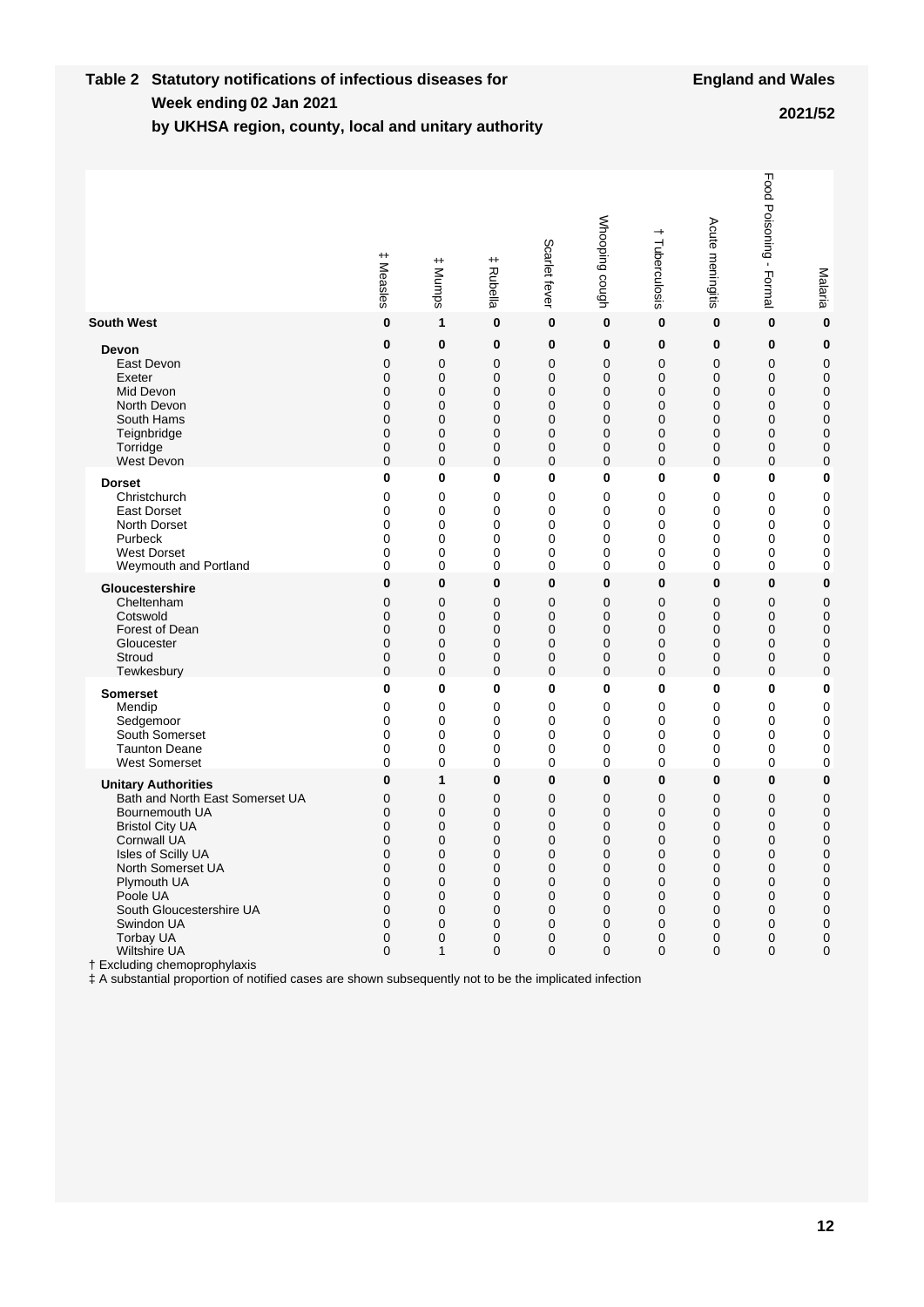#### **Week ending Table 2 Statutory notifications of infectious diseases for 02 Jan 2021 2021/52**

**by UKHSA region, county, local and unitary authority**

|                                                                                                        | $^+$<br>Measles | $^+$<br>Mumps  | $^+$<br>Rubella | Scarlet fever | <b>Mhooping</b><br>cough | Tuberculosis   | Acute<br>meningitis | Food Poisoning<br>Formal | Malaria |
|--------------------------------------------------------------------------------------------------------|-----------------|----------------|-----------------|---------------|--------------------------|----------------|---------------------|--------------------------|---------|
| Wales                                                                                                  |                 | 8              | $\bf{0}$        | 3             | $\overline{2}$           | 1              | $\bf{0}$            | 1                        | 0       |
| <b>Unitary Authorities</b>                                                                             |                 | 8              | 0               | 3             | 2                        | 1              | 0                   |                          | 0       |
| <b>Bridgend</b>                                                                                        |                 |                | 0               | 0             | 0                        | 0              | 0                   | 0                        | 0       |
| Cardiff                                                                                                |                 |                | 0               | 0             | 0                        |                | 0                   | 0                        | 0       |
| Carmarthenshire                                                                                        | 0               |                | 0               | 0             | 0                        |                | 0                   |                          | 0       |
| Flintshire                                                                                             |                 |                | 0               | 0             | 0                        |                | 0                   | 0                        | 0       |
| <b>Neath Port Talbot</b>                                                                               |                 |                | 0               |               | 0                        |                | 0                   | 0                        | 0       |
| Newport                                                                                                |                 |                | 0               |               | 0                        |                | 0                   | 0                        | 0       |
| Rhondda Cynon Taff                                                                                     |                 |                | 0               |               | 2                        |                | 0                   | 0                        | 0       |
| Swansea                                                                                                |                 | $\overline{2}$ | 0               | 0             | 0                        | $\overline{0}$ | 0                   | $\mathbf 0$              | 0       |
| † Excluding chemoprophylaxis                                                                           |                 |                |                 |               |                          |                |                     |                          |         |
| # A substantial proportion of notified cases are shown subsequently not to be the implicated infection |                 |                |                 |               |                          |                |                     |                          |         |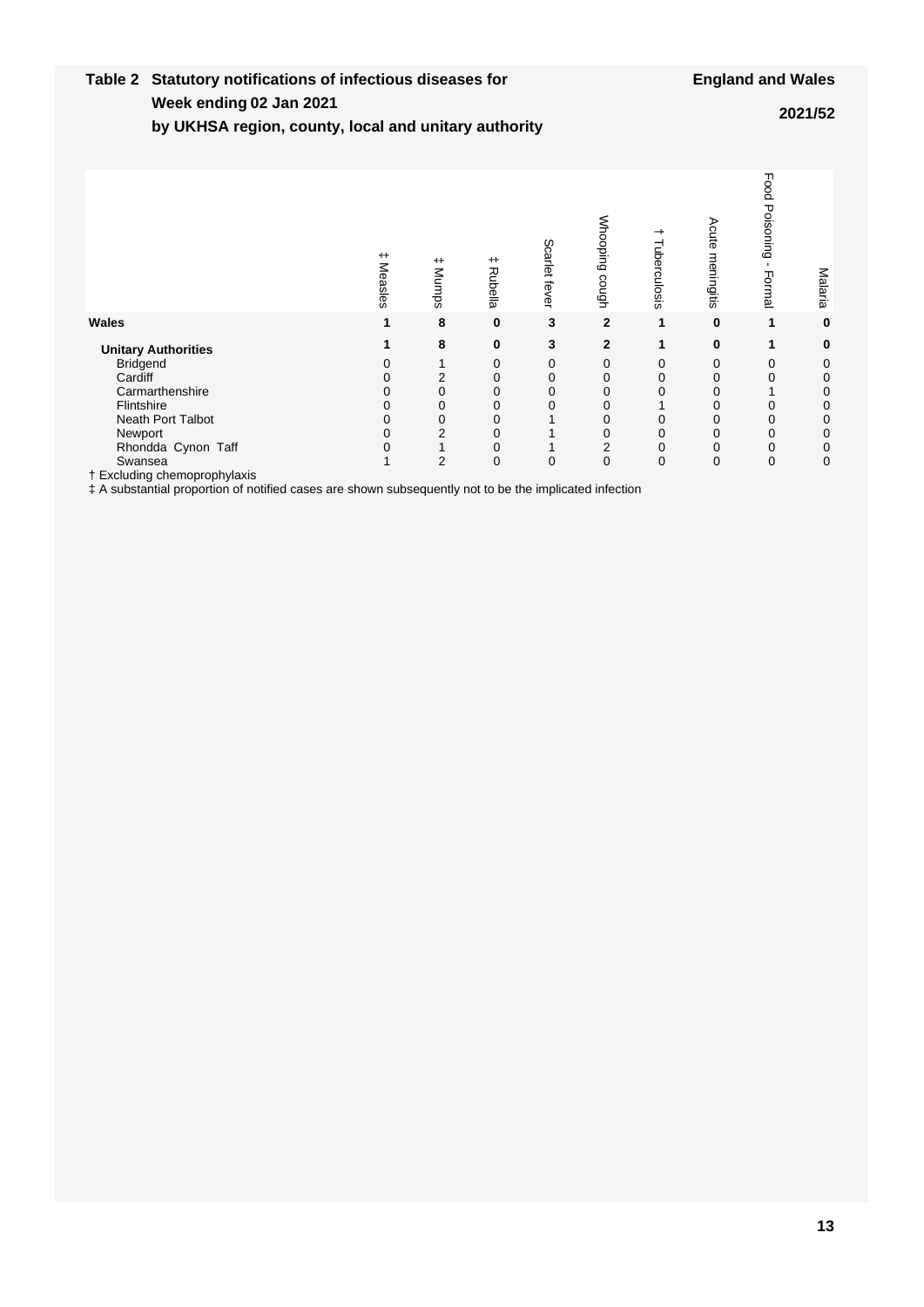#### **Notifications not shown or not shown separately in the main table**

#### **Diseases not shown here or on main table may be presumed to have no cases this week**